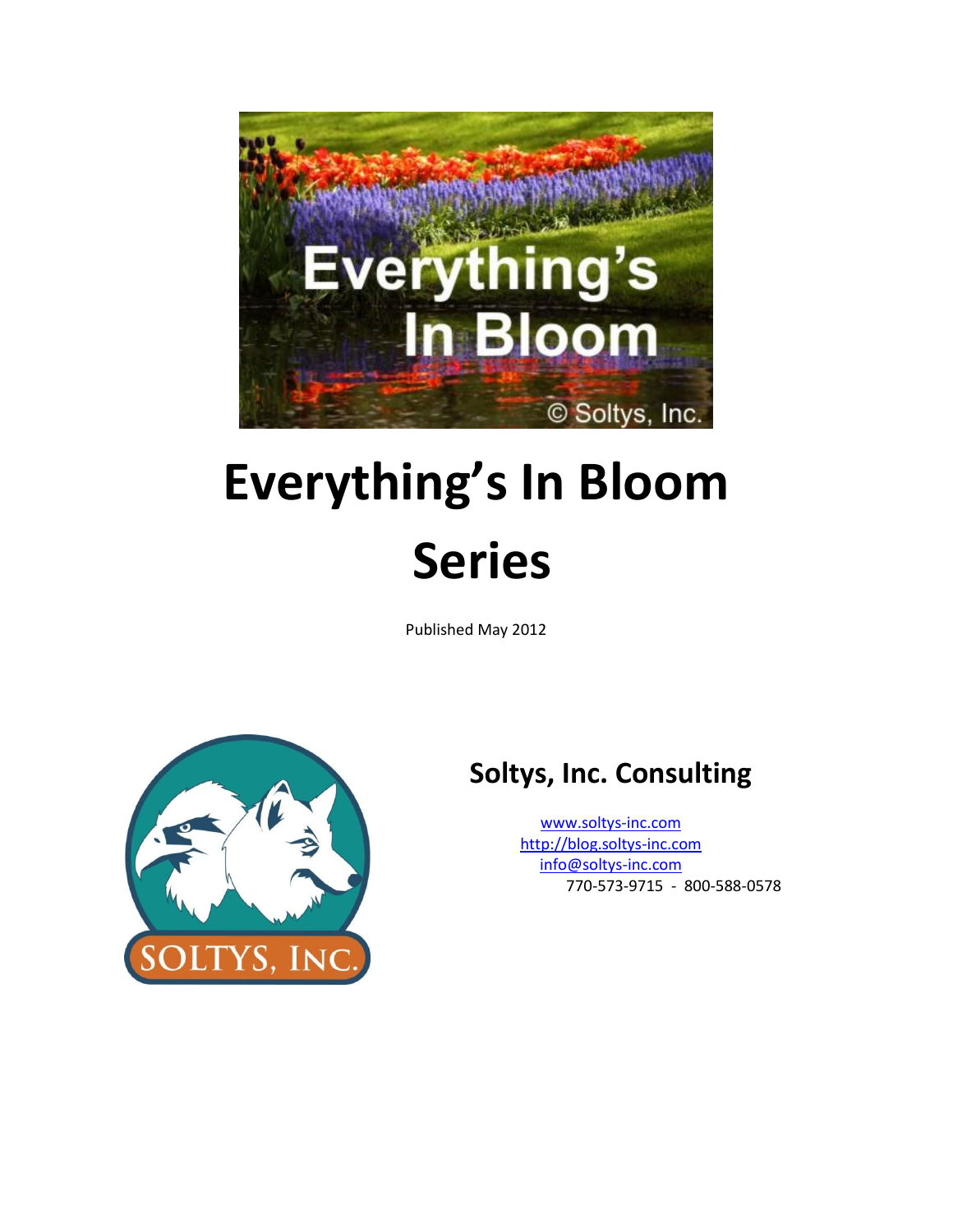# <span id="page-1-0"></span>**The Everything's In Bloom series**

May seems like just the right month to take a look at companies and the people in them from the perspective of a gardener. All gardens like companies are a lot of work and there are actually many similarities.

We all celebrate a wonderful producing garden with its bouquets of color and scent. It makes all of the hard work, the planning and the maintenance worthwhile. Within this series you will find stories about people, key elements that need attention and a few best practices that you may want to implement in your company. We hope that you will enjoy the series.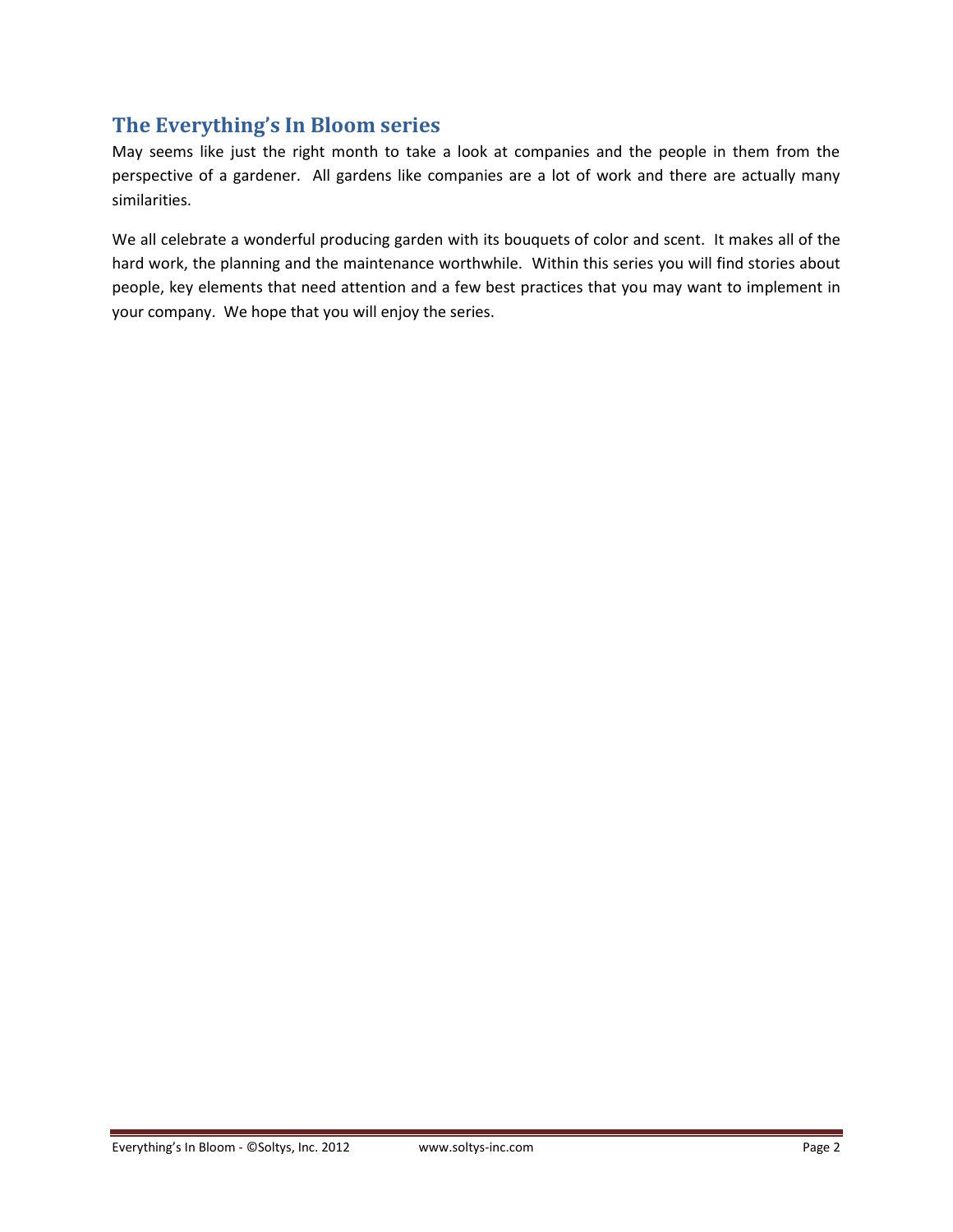# **Contents**

| The Everything's In Bloom series | $\overline{2}$ |
|----------------------------------|----------------|
| Happy May Day!                   | 4              |
| Success in Bloom                 | 5              |
| Weeds in Bloom                   | 6              |
| <b>Turning Dirt</b>              | 8              |
| Deadheading                      | $9\,$          |
| Pruning                          | 10             |
| Nurturing                        | 12             |
| Annuals, Perennials & Trees      | 14             |
| The War of the Roses             | 16             |
| The Underground                  | 18             |
| Critters                         | 20             |
| Failure to Thrive                | 22             |
| The Author and the Company       | 25             |
|                                  |                |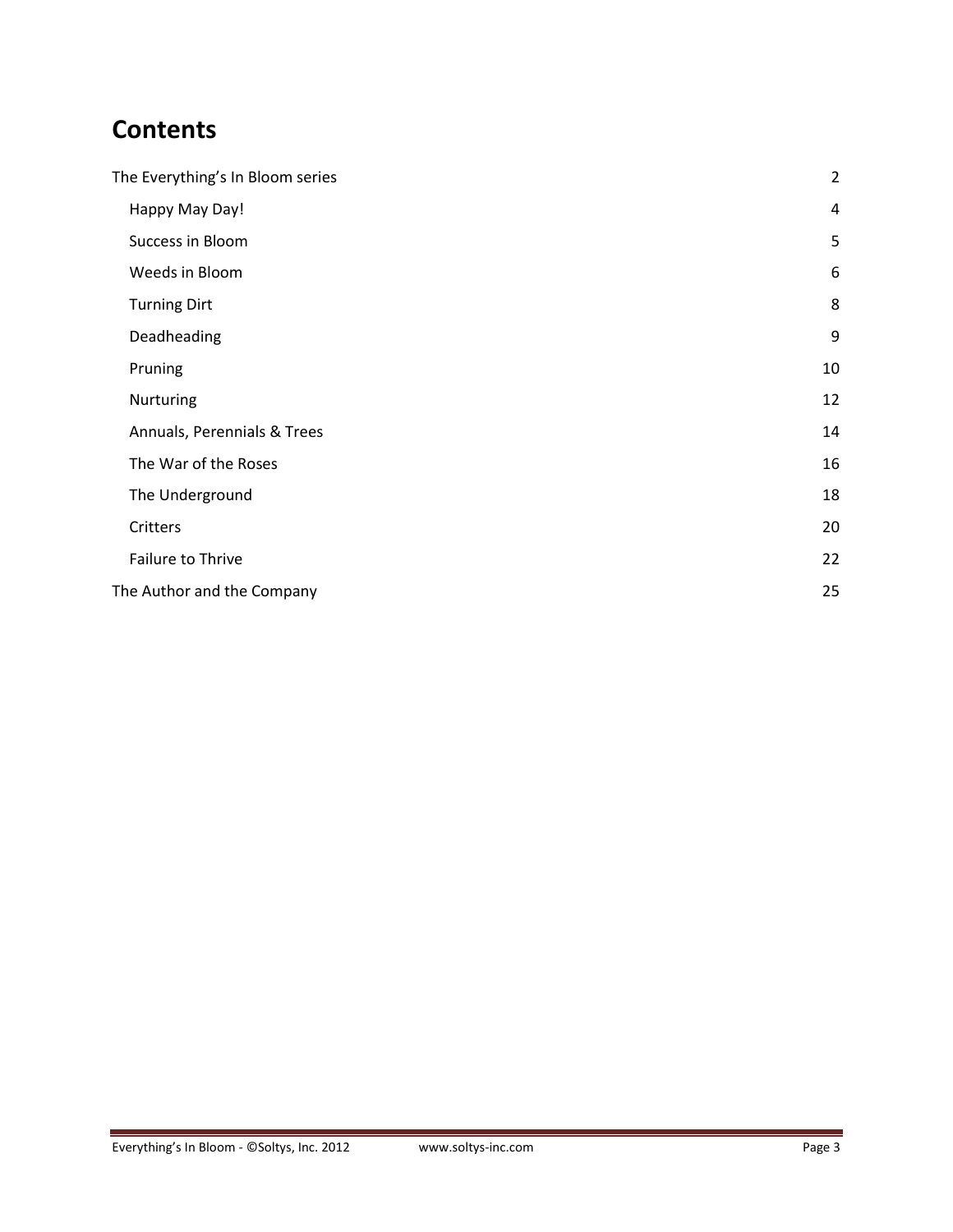# <span id="page-3-0"></span>**Happy May Day!**

First of all, Happy May Day!

May 1 is celebrated in many ways around the world. It is a celebration of the end of winter, darkness, and scarcity. It is



Happy May Day!

often includes a core element such as a May Pole festooned with ribbons and flowers as a center point for celebrations. In some countries, the May Pole is used to bring communities together in celebration and in others the planting of a May Pole in the yard of someone you care about is an invitation to a lifelong dance. It is a celebration of all that blooms.

Today we begin a new series, "Everything's in Bloom". Every bloom is the result of hard work, processes and a part of a plan. All blooms also have a purpose beyond the beauty that may capture our eye. Nothing is an accident even if it seems to appear by chance in nature.

This month will bring the opportunity to look at how business blooms. What it takes to plan, nurture and grow. Fighting pests and problems as well as the maintenance needed when things grow too big or begin to take over and when they do not flourish.

I love the vision of the businesses that I have the privilege to work with picking up their virtual ribbon to join the dance and celebrate all that blooms in their businesses. I get to be the proud spectator; cheering, orchestrating the music that drives the momentum and challenging bystanders to participate.

Celebrate May Day, pick up your ribbon and join the dance.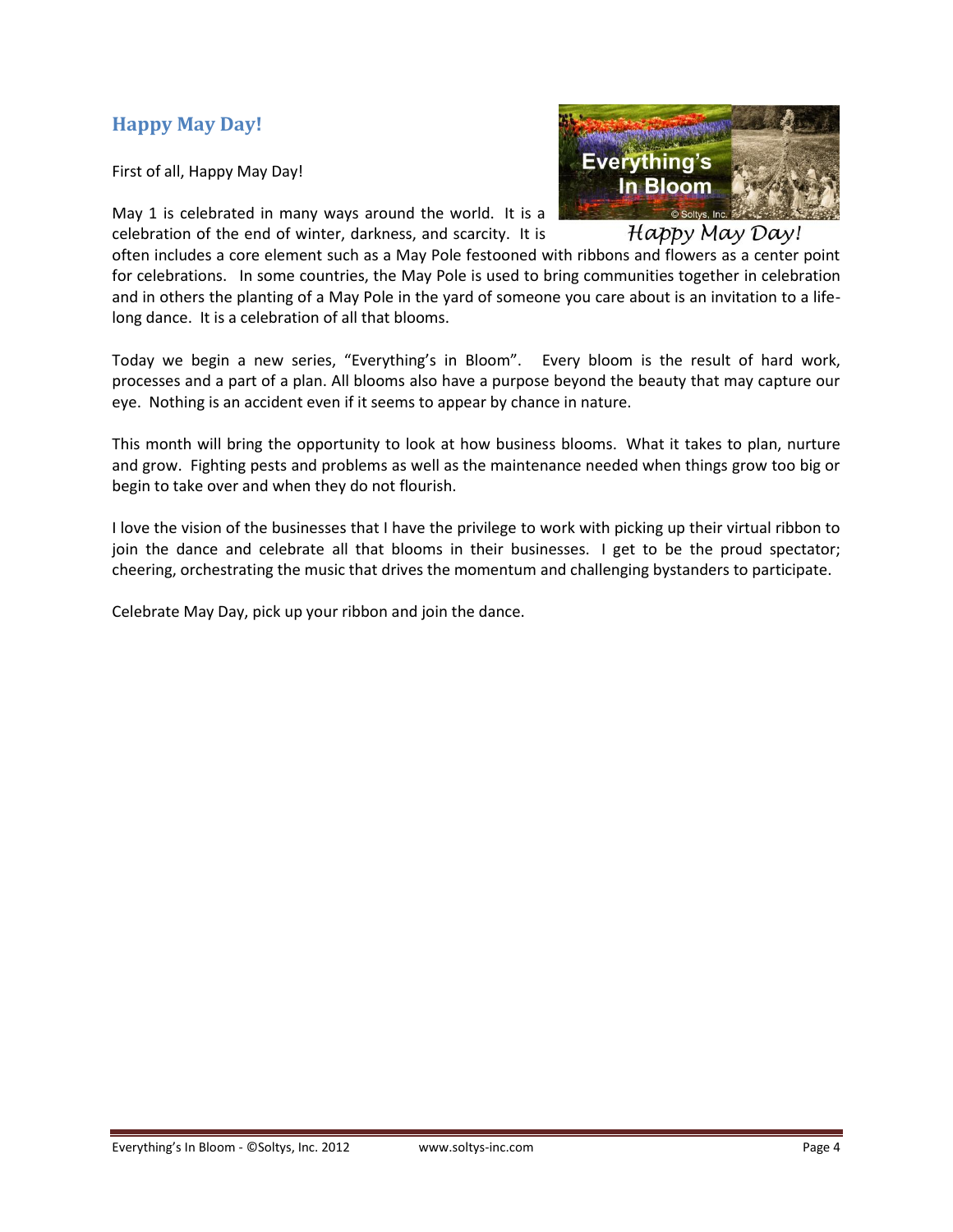#### <span id="page-4-0"></span>**Success in Bloom**

When we talk about everything being in bloom, the focus is on the beautiful presence that often captures our senses with delight. Rarely do we think of what it took to create the bloom when we are admiring it or what will follow as a part of the life cycle. We also rarely stop to think of the conditions



Success in Bloom

that made the bloom possible. If you think about it, businesses, business activities, business events and business people are like blooms.

- **Environment** One environment does not fit all. Environment is more than the climate. The environment must include a need for the product or service, timing, compatibility, and consumer fit. The climate has to be hospitable and able to support the business so that it will be able to bloom.
- **Planting** Establishing the business or a new business initiative is never casual. Within each environment there are conditions that will change the method of planting and expectations for growth. With a plant that will bloom, you would consider soil type, depth for planting and sunlight. In a business you will consider location as the soil type, whether a physical or virtual presence. Integration to the consumer and business community are the depth and opportunity is the sunlight.
- **Nurturing** Many volunteer plants and accidental businesses flourish by circumstance rather than design. The blooms that are the best, most prolific and create the most impact are given additional care, nurturing in terms of feeding, care, maintenance and tending. It is no different with businesses you want to grow and see bloom. It is rare that accidents enjoy the success of well-planned and developed businesses nurtured by their owners.
- **Seeding the Future** a bloom begins the seed that starts spreads and regenerates the plant or business. While the fade of a bloom may be considered the beginning of the end, it is usually just the opposite – new and expanded beginnings. Each person we touch and see bloom, each opportunity brought to bloom and the bloom for business begin the opportunity to grow, expand and bloom again.

The businesses, initiatives and people I have the opportunity to grow through the right environment, care in planting, tender nurturing and seeding for the future bring the greatest rewards. Even if everything is not perfect; bloom where you are planted. Your bloom is a testament to your success.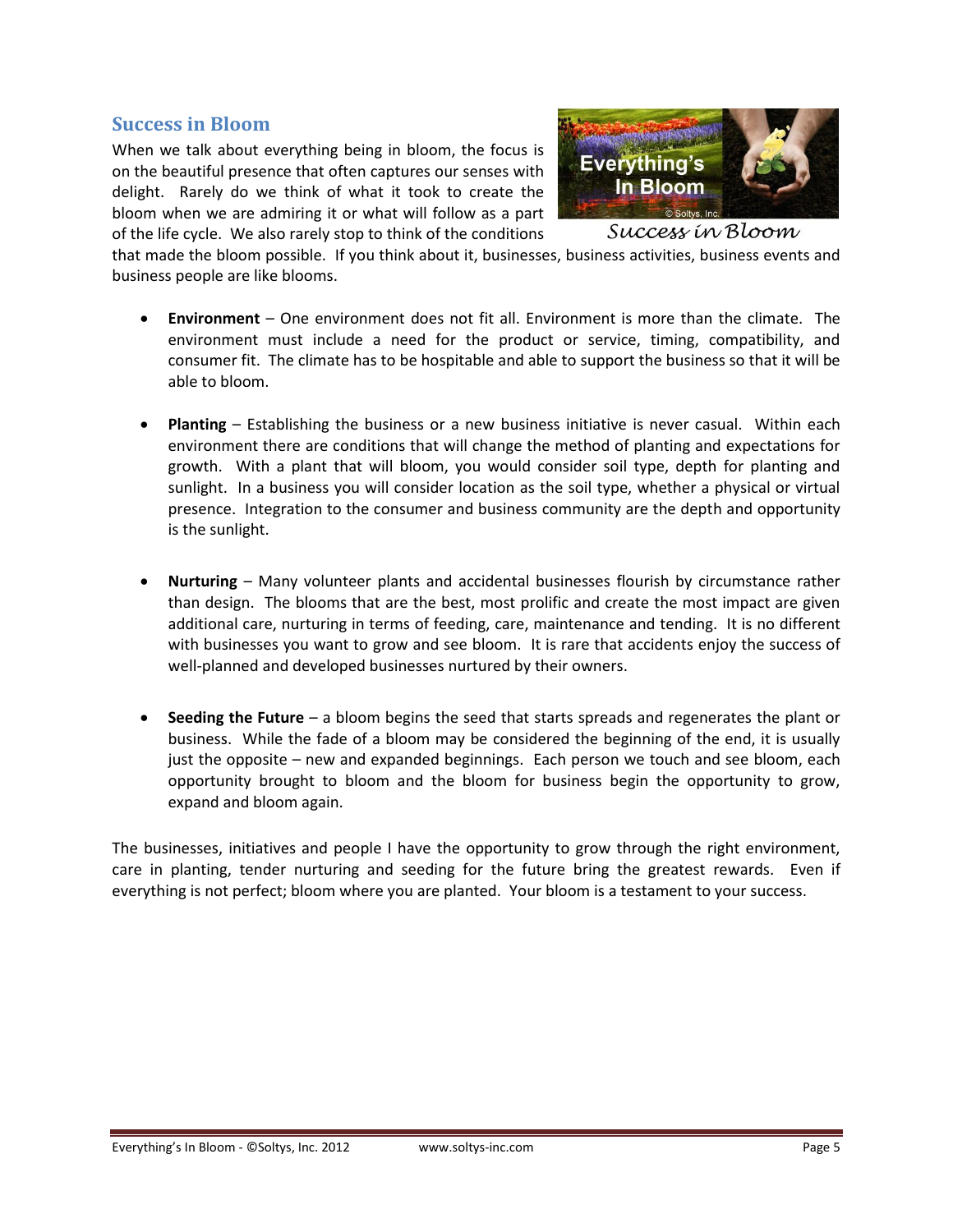#### <span id="page-5-0"></span>**Weeds in Bloom**

Weeds bloom just like any other plant. There are weeds in gardens and in companies. Weeds have a special type of beauty when in bloom. We are often intrigued as well as frustrated by their vitality, whether or not they are wanted. They are often perfect within their own right, but do not conform to the ideal cultivated. The survival of weeds is



Weeds in Bloom

interesting, even where they are offered little hospitality they exhibit strength and will to be a part of the landscape that by comparison makes others appear weak. Their persistence is challenging, sometimes obnoxious and given a chance, they will take over.

The determination of whether it is a weed or a preferred specimen is often a determination of preference, purpose and dominance. Nurturing and nourishing will strengthen everything that shares the same environment. Maintenance and selection determine whether or not the weed will be allowed to stay. Aligning the weed to be utilized with purpose may not make the weed the preferred specimen but may allow it to serve its purpose. The same holds true in the business world too.

Archie was a weed in the office. He sat directly behind me at one of my first jobs and did everything he could to make his presence known. He was not a handsome man and certainly did not practice the best personal hygiene habits. I will never forget him clipping his fingernails throughout each sales meeting. The attention to the length of his fingernails was not needed, especially during meetings. I doubt that very many heard what was going on as it was just a little clip, click and movement that would only irritate those closest to him.

He often uttered statements under his breath when he disagreed with something that was said and had no problem interrupting the boss if he felt that what he had to say was important, whether or not it was germane to the topic.

Many of us had complained about his obnoxious behavior, non-compliant work methodologies and that he just did not seem to fit the culture of the company. You could say that he did not bring out the best in us. No one could understand why he was kept with the company. His production was always just above minimum standards and usually not in the target market of the company. Many of his deals were full of trouble from start to finish.

One day after a particularly obnoxious display that even took the boss by surprise, the boss told Archie that he would give the office the right to fire him since he had offended everyone. He told Archie to prepare to state his case for remaining to the entire office the next day. The company would prepare an overview to cite the reasons why he had been hired and retained. People who wanted to speak for or against Archie would have the opportunity, but were asked to also let the boss know in advance. There would not be impromptu opportunities and it would not be a bashing session.

The next day, Archie came prepared. He had dressed up and cleaned up as much as possible. He had notes in hand and carried his head a bit bowed like a dog that had been reprimanded. Everyone felt a bit of remorse for having complained. The meeting was called to order and the boss went first with the company overview.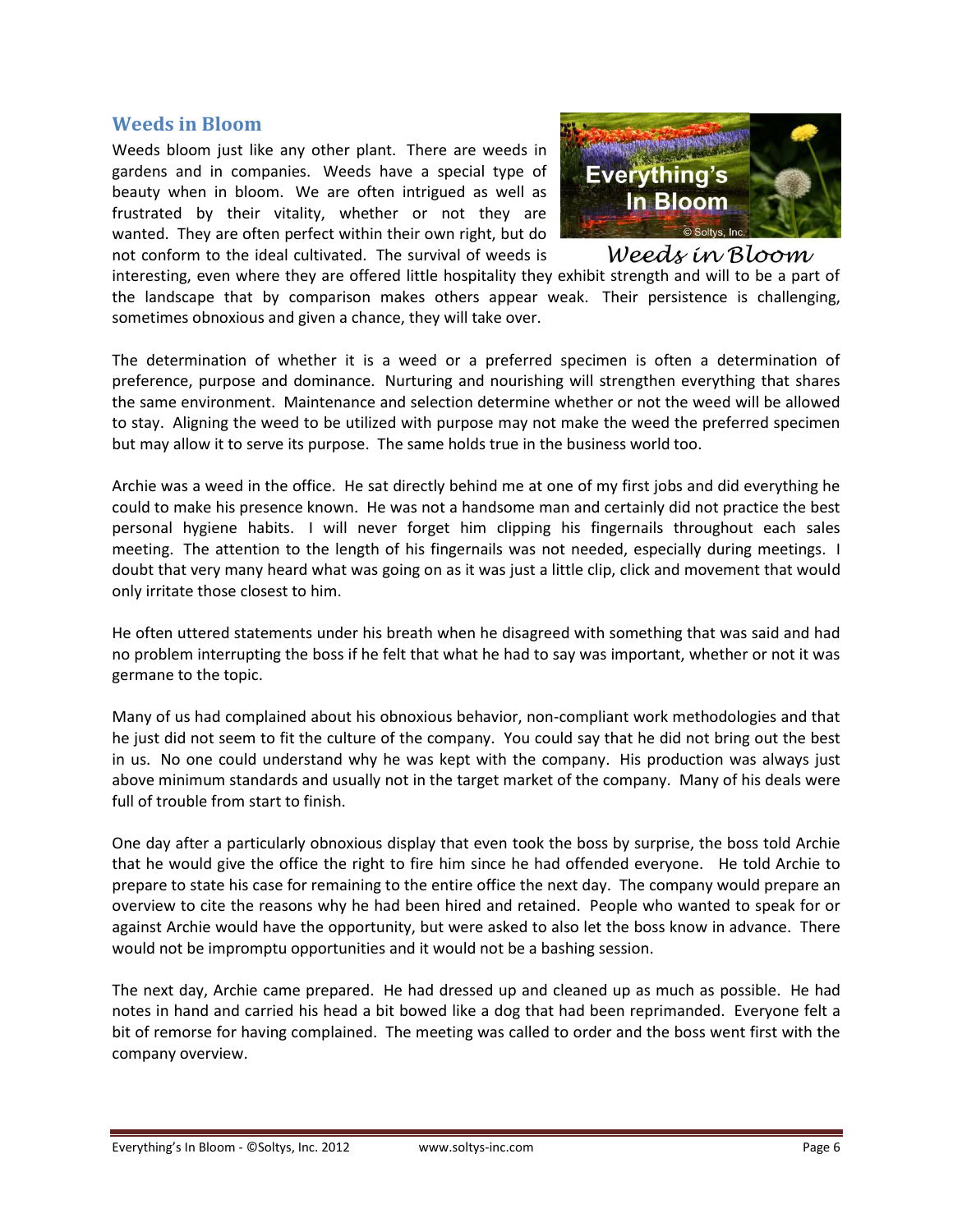He explained that each of us had been hired because we brought something that no one else in the company did, making a complimentary group with few that encroached on others. Archie, he explained, served a cultural segment of the market that would not be served by anyone else. While these were not the highest volume transactions, they represented a steady market that not only contributed dollars but, more importantly, were a part of the chain that fueled the transactions most of us preferred. Without Archie, someone else would have to be recruited to serve that segment of the market. Facts and numbers were presented with an ending statement that no one was irreplaceable.

Archie took his turn next. He told us a little about his background, he had come to this country with little except ambition and a desire to make a better life for his family. The ethnic circles he joined were tight and welcoming which presented a wonderful business opportunity. His circles were proud that he had been hired into our office as it represented his achievement. They wanted to work with Archie through our office, as it was the visualization and actualization of the American Dream. He was sincerely apologetic for his behavior and said if allowed to stay, he would do his best to be a part of the office rather than trying to get our attention.

The room was silent. Those who planned to speak declined the opportunity. The boss addressed us all and explained that just like in a garden; there have to be plants of all kinds to make sure that the garden is healthy. The weeds, moss and ground plants often keep the dirt from washing away from the preferred specimens and if managed make the garden more stable and healthy. Each has a purpose and managed to that purpose with control everything will bloom.

The vote was taken. Archie remained. He became a solid contributor and worked hard to channel his need for attention to productive results. We all celebrated the weed in bloom the first time he made salesman of the month.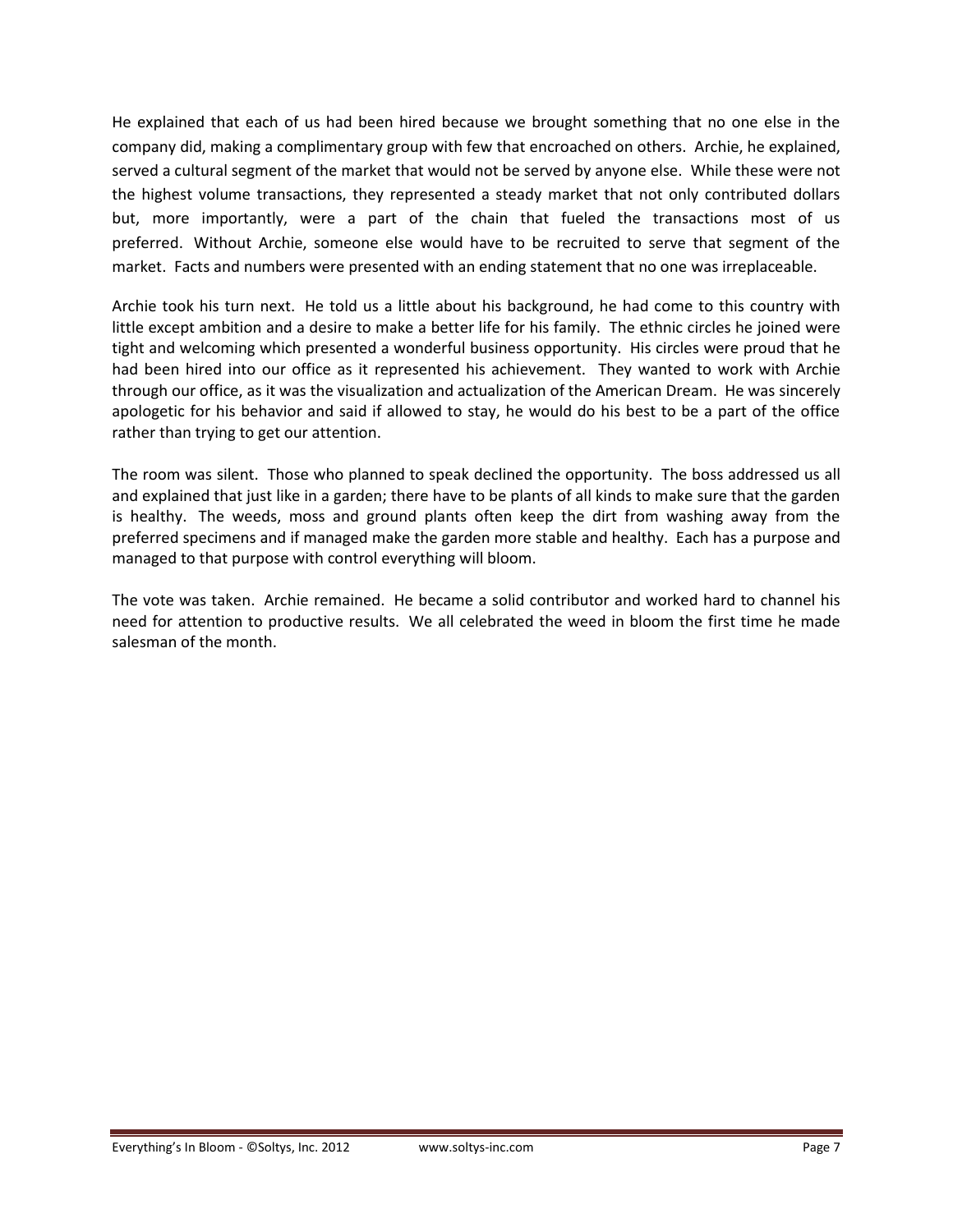## <span id="page-7-0"></span>**Turning Dirt**

Every good gardener knows that to have a great garden with blooms and yield you have to work the dirt. Not just when you create the garden but as a part of maintenance.

Working the dirt means more than weeding, managing growth, watering and adding fertilizer. Over time, the dirt



Turníng Dírt

settles and has a tendency to compact constricting root growth. Nutrients that once made the ground fertile are eroded or exhausted unless replenished. More dirt may need to be added. The great gardener works the dirt making sure that it will encourage new growth and sustain viability.

It is the same for companies. Making a company bloom means having to work on the company to make sure that the attention of leadership goes deeper than what can be seen in a quick look.

Turning the dirt in companies starts with the decision of whether it is maintenance with a shovel, leaving the garden intact, or a full turnover - in essence using a plow or rototiller.

Using the plow or rototiller method is a full upheaval. This method demonstrates a decision that there is a new approach, business model and little of the old is needed other than a footprint. Turning the dirt is only a part of the process and plan. It will require repopulation with transplants and/or fresh new people, ideas and methodologies.

The shovel or trowel method is more selective and is an effective part of a maintenance program. The footprint remains as well as most of the people, production, methods and models. Care in turning the dirt is important so that roots are not disturbed while making sure that there is room for growth.

Selection will also be a part of the process, removing the weak and spent, replacing with fresh and new.

Turning the dirt is never enough. Old dirt turned by either method is still old dirt. Rejuvenating it usually requires adding something. Old material repurposed and turned under as compost becomes a nutrient and promotes healthy growth. Aerification, especially if augmented by a medium to make sure that the air space is maintained for new growth, can be valuable. In business, this means placeholders and positioning for expanded business. Fertilizer can be new ideas, new markets, and the planting of new people.

As you think about the garden that is your company, act as a master gardener would. If you want long term results with a company that blooms and grows, producing a great yield, you will need to turn the dirt. Deciding how much and timing will impact your return on investment.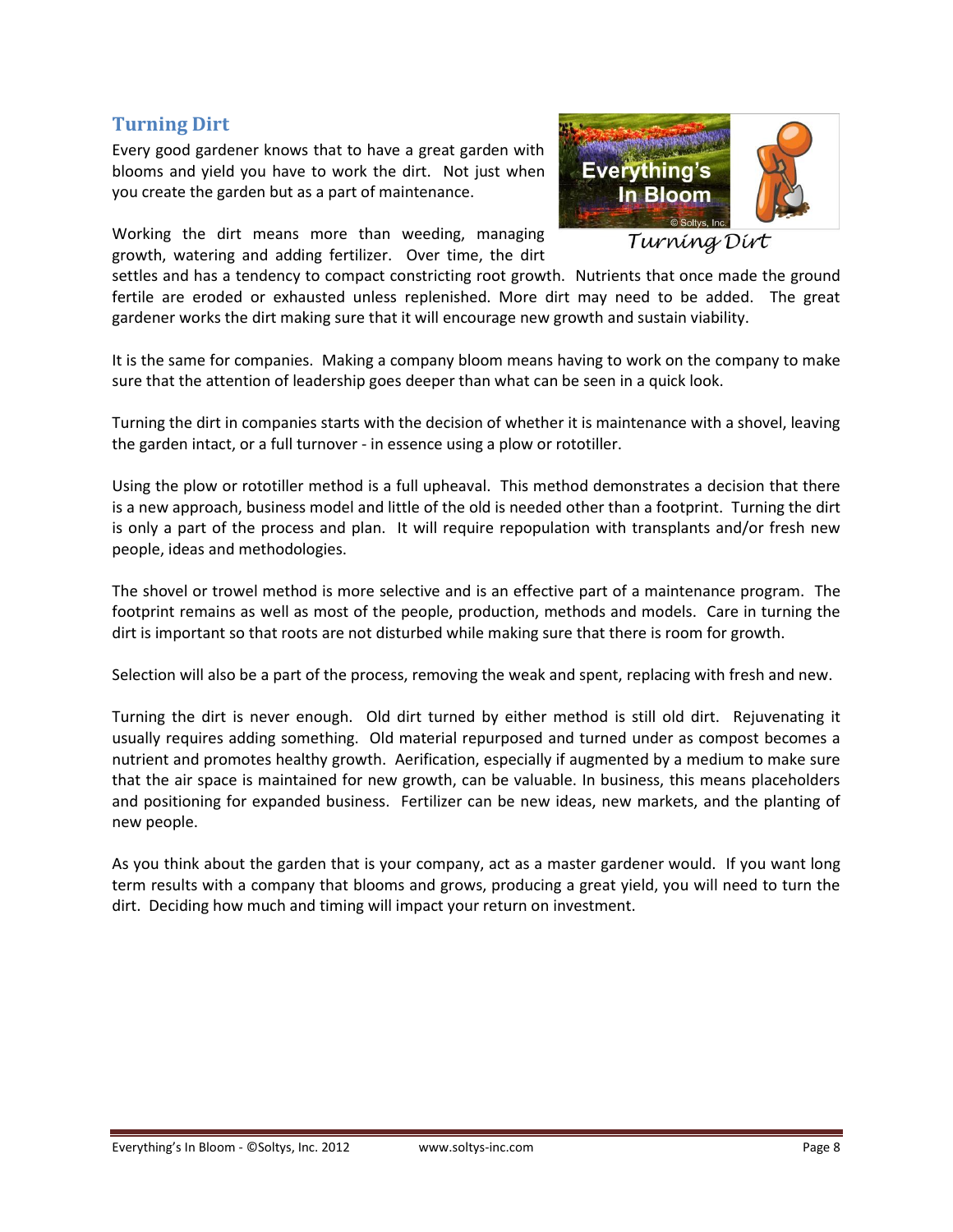#### <span id="page-8-0"></span>**Deadheading**

In most blooming gardens and businesses "deadheading" is necessary to make sure that the blooms continue. In my gardens, I have a lot of Knockout Roses. The first blooms of the season are stupendous, a brilliant show of color. Then they fade and look me in the face tired, ready to go to seed, ending the cycle of their usefulness. Behind them on new growth shoots, new buds will turn in to blooms but there is



Deadheading

no way that they have their day unless I deadhead the old. Deadheading never kills the plant, always promoting new growth and blooms.

The same is true in my business garden, unless I keep the stream of activities, people and ideas fresh, only the old will remain.

So how do you deadhead a business? In some ways it is very similar, you have to continuously promote new growth and blooming, having given due appreciation to the old but making sure that what is already tired and spent is not the face of your company. Those ready to go to seed must be planted separately if you want it them grow and eventually bloom.

- **People** Almost everyone has new growth within them just waiting to be given a moment in the sunshine but if recognition, reward, leadership and motivation systems do not make sure these have a chance, you will not experience the excitement that new growth can bring. Those who are truly spent need an exit strategy that allows their seed to be planted and grow anew.
- **Activities** Change things up. Yes there are some things that need to be done as a part of a process, but putting a new twist or emphasis can make the process new again. It may be a new person in the mix, a shortcut or even a celebration of things that are right but otherwise unnoticed.
- **Ideas** Ideas are the blooms of business that inspire and are admired. It is also innovation through ideas put to work that take companies to the next level. New ideas are often the buds that are hidden behind the faded flowers. They are ready for the chance to bloom. If you do not deadhead the old, you never fully enjoy the show.

Deadheading is not a perfect art or science, but it is a necessity. It is rare, but, especially if I am hurried or tired, I sometimes accidently take new buds with the old flowers. It is also not without risk and challenge. It is rare that I emerge from a session of deadheading without some scrapes as I always encounter some stubborn thorns in the path. Regardless of which garden I am tending, flowers, my business or the business of a client, when the deadheading session is over there is a whole new look that is fresh, worthy of appreciation and most of all showing the next set of fresh buds ready to bloom.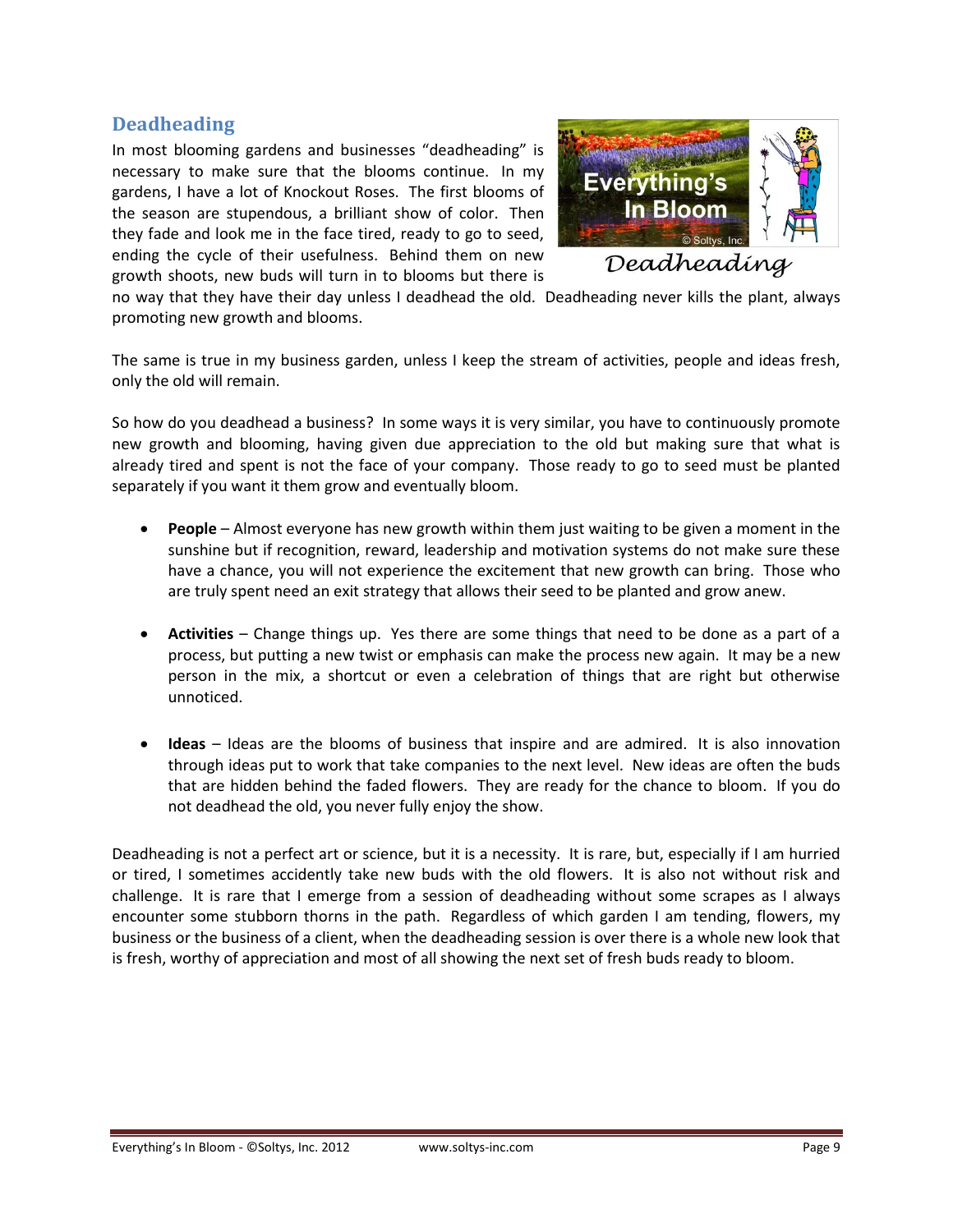#### <span id="page-9-0"></span>**Pruning**

 $\bullet$ 

Yesterday we talked about deadheading. **[Deadheading](#page-8-0)** is different from pruning. Deadheading is working on the surface, improving appearance and encouraging growth. Pruning is more strategic and surgical, making changes that impact the shape, viability and most future growth. Pruning is either a part of a plan and maintenance or



Pruning

a way to deal with a critical problem. Whether the pruning is done in the garden or a company, it is an important part of making sure that you get the results you want.

Companies need to consider pruning a part of their regular maintenance program and operational design. It helps drive efficiencies and optimize results when carefully executed. Consider the following before you start.

 **Information** – Pruning requires that you have good information before you begin. Not everything can be pruned and, in some cases, requires a specific approach that may or may not help you meet your objective. An example would be that since many businesses utilize the Internet heavily, there is a great temptation to attack physical space first, reducing the footprint and the cost. Without careful evaluation and information regarding the cause and effect you may make a mistake and in the worst case scenarios – the front door on your virtual location is not friendly or able to handle the business requirements but you are penalized by the landlord by paying for space you no longer occupy. Add to the injury if your staff, business community and customers do not have the information they need to accept what they view as too deep a cut.

**Intent** – All pruning should be objective based, rather than because you think you should make cuts. It is also impossible to save your way to wealth. Even if you cut, there will be other investments you make. Are you able to accomplish your intended result if you cut and cannot make the related investments? Over the past few years staffing has often been cut so severely that no one, including the owner, accomplishes what they need to. It feels like the business is in a continuous loop of simply trying to tread water and not making any forward movement. Even if the immediate intent is survival, is it a result worthy of continuance or is it simply a delay of the inevitable. In some cases, the requirement is more than pruning.

 **Plan** – Your pruning of any one area must be a part of an overall plan that meets your vision and requirements. There is nothing worse than when you look at a landscape and it looks like the local kindergarten class had been turned loose. In companies, if your plan does not integrate any area impacted by the pruning, you will most likely have to stop the process once started and it is often costly.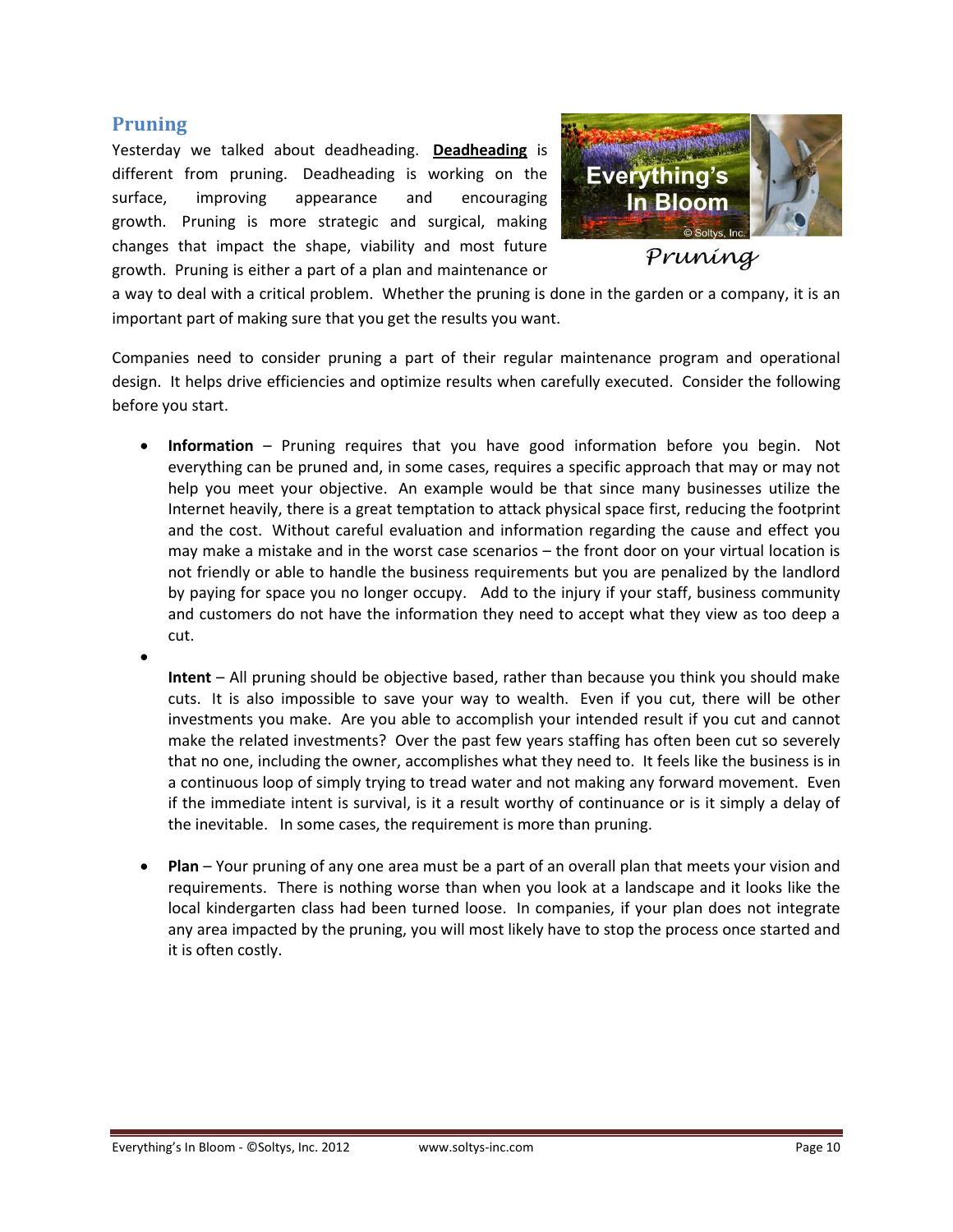- **Timing** Pruning requires timing. Pruning at the wrong time or too often may cause irreparable damage and either stunt or destroy what you are pruning. An example that recently occurred was when a company, in making staffing cuts, decided to release a key person from his responsibilities. They were looking at the budget and not the impact. The person was their key person and the only person with the relationships and credentials to deal with a labyrinth of government requirements. They were in the middle of government required documents with a due date that would literally stop them from being able to sell their product. Additionally, he was the only one who knew how to steer the newest initiative they had already announced through the same labyrinth.
- **Risk** Pruning always has risk. Even if you are a pro at pruning, not everything will survive the cuts. Even with the best information, you do not know how things you do not control will impact what you have cut. Very recently a company that made some cuts and realigned people as well as roles - in essence transplanting, knew that there would be some loss. That was already a part of the plan. What was not in the plan is the immediacy of the reaction creating a brain drain and probably challenges in relationships. They may end up with all bosses and no workers. The cut will be below the graft.
- **Reward** When you are done pruning, what will you have achieved through your pruning. Will new growth start from deeper within rather than just on the surface? Will deadwood be eliminated? Will the impact of the results and the new growth occur fast enough or are you going to be looking at the barren nubs when everyone else has blooms reaping the fruit of their labor.

It is easy to get carried away when pruning, as there is a certain power that comes with the work that may take on a life of its own. Taking a bit of time to go through the points listed before pruning will ensure that your result delivers the blooms you want to see.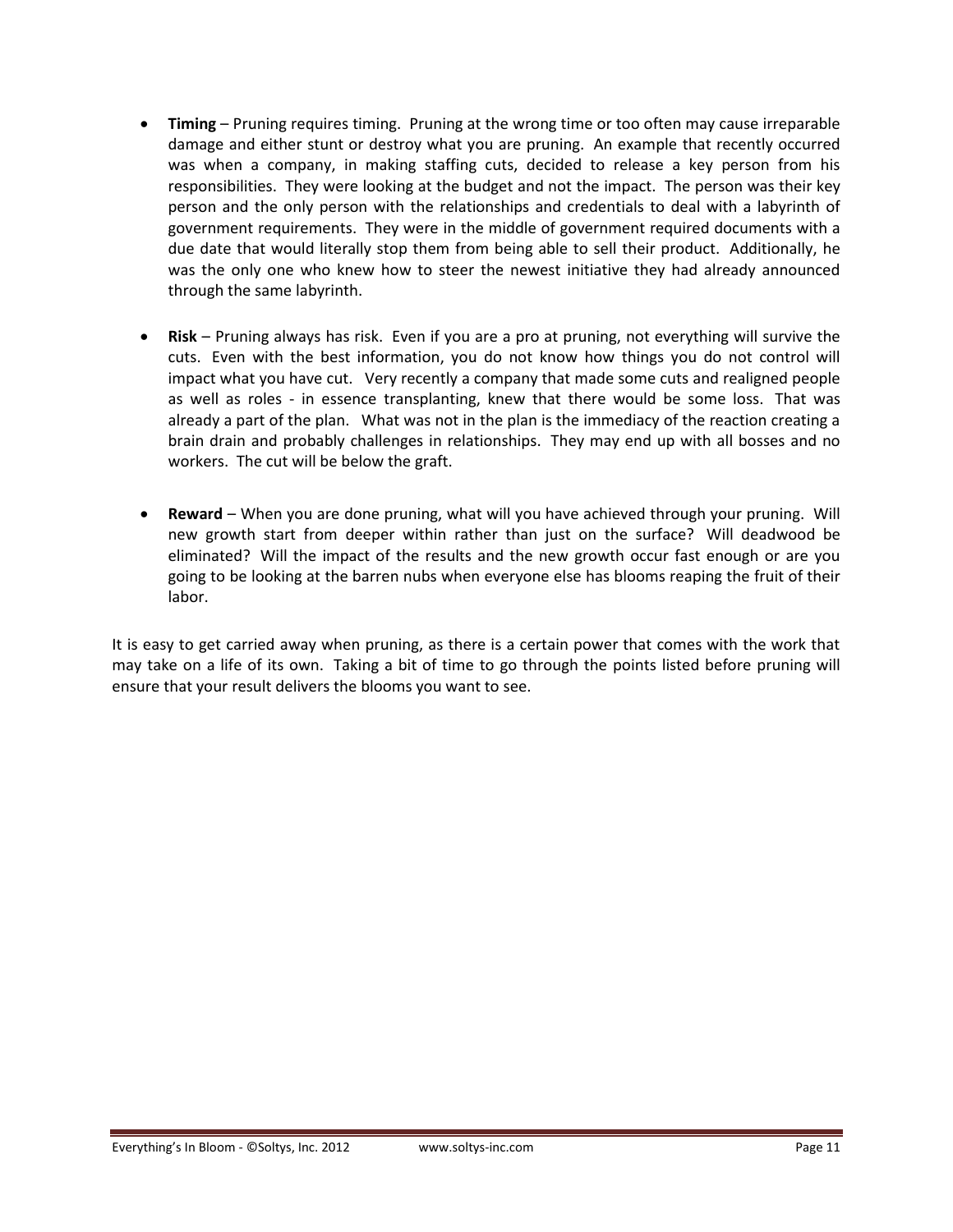#### <span id="page-11-0"></span>**Nurturing**

Each time I plan a garden I visualize the garden in bloom, well ahead of buying the first plant or seed. The garden will be a part of the landscape, nested with other gardens and plantings accented and defined by hardscape thoughtfully placed.



Nurturing

As the seedling breaks the ground or the first new growth shows the plant has taken root in its new surroundings there is a sense of joy and pride. There is a strong desire to make sure that this new part of the garden grows and becomes everything it should be.

That desire to nurture is a part of us and something very difficult to suppress. Whether we are helping children, new careers, new ideas or a new company to grow, we want to be a part of it, taking an active role, contributing and celebrating.

The benefit is far more than the growth we get to see and encourage. It renews us from the inside out. We have the tendency to see everything around us with a new perspective and sometimes notice things that have been there all along and failed to catch our attention. It forces us to slow our busy pace for a moment, as new growth demands attention. We re-prioritize and re-evaluate with the new perspective and possibilities including what we see in new growth.

Taking the same benefits and making nurturing activities a proactive part of your leadership, business plan and personnel development will bring surprising results.

One way in which some companies have implemented nurturing programs is to encourage executives to mentor younger people in the company who demonstrate promise and initiative. The executives who take on the role are busy people for whom time is a precious commodity. They may only meet with the person they are mentoring a few times in person, but will have many formats of communications in which there is an exchange of information, ideas, expertise and perspective. Both will grow greatly as a result since the mentee reaches for a higher bar of performance than would have been a part of their traditional growth paths. The mentor experiences the perspective of someone who is in a learning mode rather than the conditioned information often given by people who want to climb the ladder.

Another type of nurturing program is in the format of individual and/or focus group projects to turn attention to a component of the company that is ripe for renewal. It may be a process, information, or marketing. An objective and vision is set with a timeline for the results and suggestions to be returned.

Some companies use competitive initiatives to drive nurturing programs. Different than normal production achievement, these utilize group tactics, strategies, momentum and team dynamics. Nomenclature is applied which incites creativity, competitive passion and in some cases roles that will create a temporary alter ego. Fun is a key component and the opportunity to bring new leadership to the forefront builds new skills.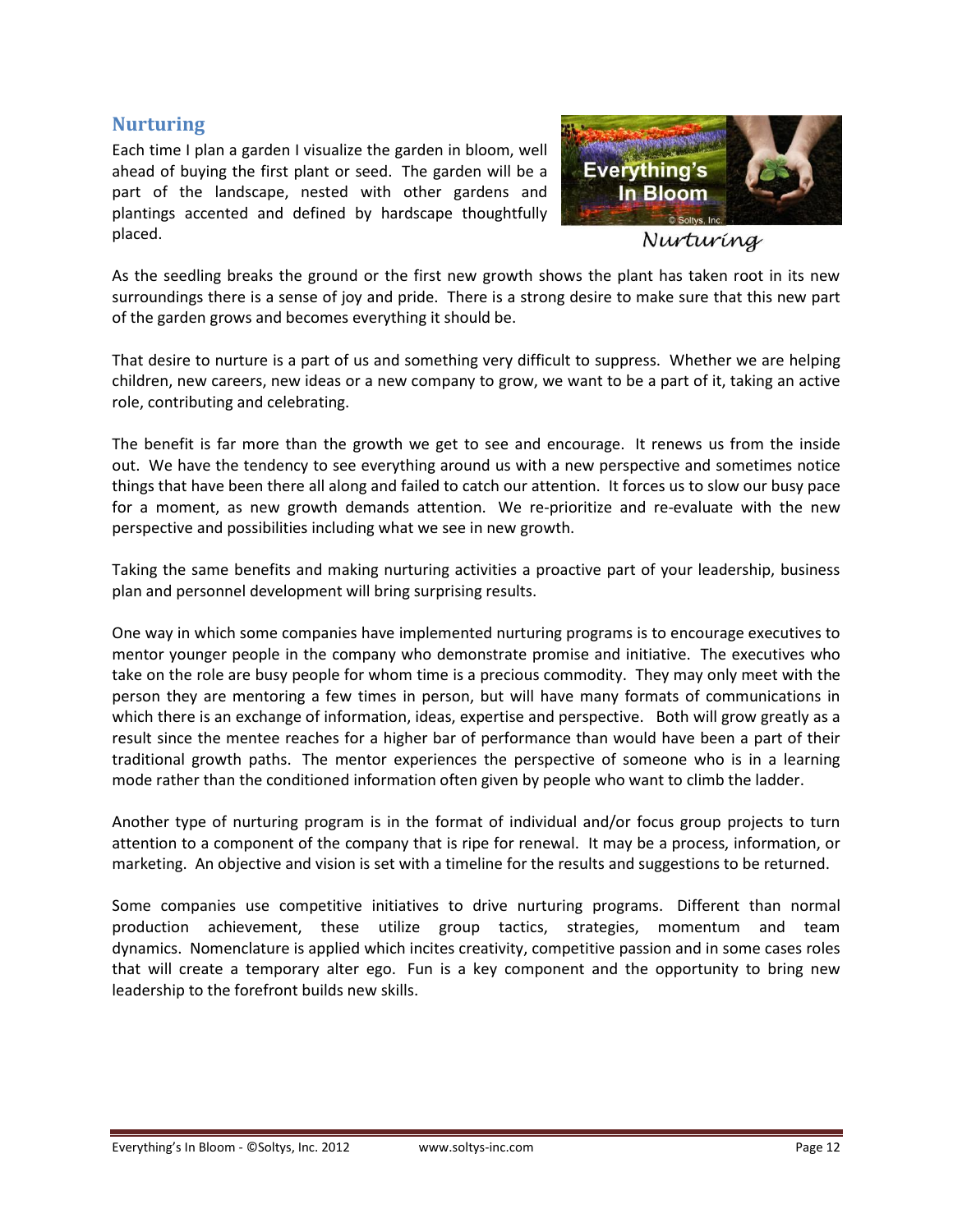Simple more passive methodologies can be a posted idea or thought of the day, an inspirational quote shared or even simply taking a few minutes to talk to someone with genuine interest in what they are doing and giving an idea or two to make their results better or job easier.

No matter what your style of nurturing is, it will bring a return on your investment as you watch the new seedlings grow to bring blooms and fruits of your labor to your garden – soon, everything's in bloom.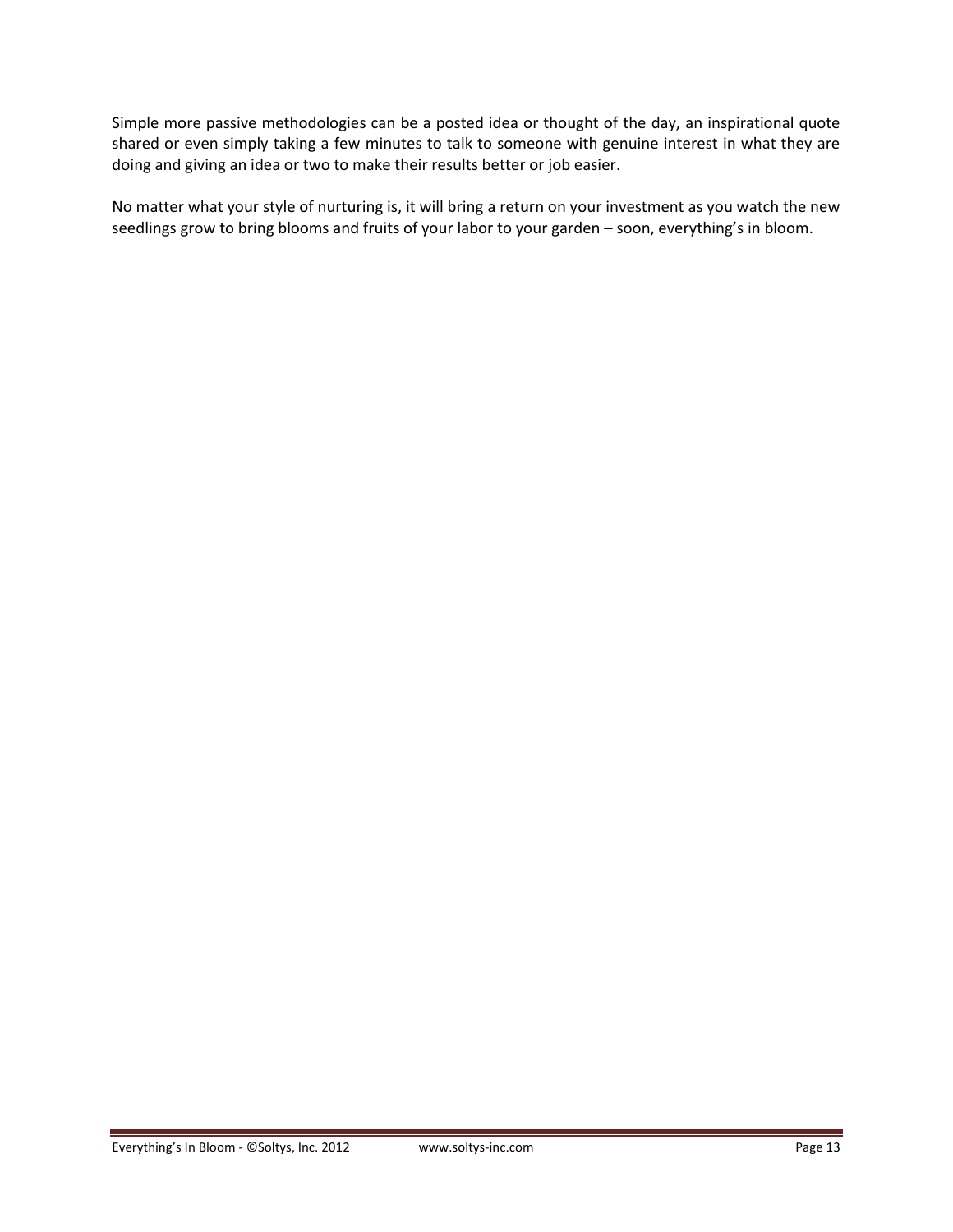## <span id="page-13-0"></span>**Annuals, Perennials & Trees**

I have always tried to plan and plant my gardens so that something is in bloom all of the time. This means thinking about which plants bloom at specific times during the year. Pansies bloom most of the winter here but when the heat begins to build, the only real option is to take them out and replace them. I really like annuals like pansies but the



Annuats, Perenniats and Trees

time, work and need to replace them seasonally make these far less desirable than blooming shrubs and trees that I can count on year after year or the perennials that come back each year providing a great show and little work.

There is suitability to the climate, timing and relationship to other plants to be considered as well as how the plant fits into the plan for the garden. It is the same for businesses. Using the analogy of the garden in planning production of a business, a company can override many seasonal issues and eliminate the swings in revenue and profitability these create. This is especially true in sales businesses.

Newly hired sales people in most industries have a fairly high attrition rate. Sales as a career is not for everyone, especially those that do not plant their roots and set a good foundation quickly. Like annuals, they require a lot of work. You know that you are going to be constantly recruiting to replace these as not many will return for the next season. Those that return found favorable conditions for growth and production.

One sales company taught a class called 2 & 1 as there starting class, as they felt that everyone had at least three sales in them regardless of whether they stayed or not. They nurtured these new plants to produce at least those three transactions and gave them the fertilizer and opportunity to develop deep roots. In spite of all of the work, the attrition rate was still over 50%. However, unlike many of their competitors, they benefited from the three transactions as it was ingrained and expected from point of hire. The owners of these companies found that by having a continuous recruiting program, these three transactions still had a strong likelihood of occurring and were not subject to seasonality that some of their perennial sales people were.

The perennial sales people could be counted on for good production but it was generally full of ups and downs. Worse yet, it seemed like all of the perennials were on the same blooming or production cycle. Like plants that are perennials, the sales people would put great effort in producing magnificent production three to four times per year. It was interesting that the cycles correlated to the time frame from opening a transaction to the point that it closed. If the producer bloomed and produced one to multiple transactions during the closing period no new blooms were produced, creating the cycle of production and what appeared to be seasonality. Like the blooming plants, the reward, recognition and appreciation systems were all tied to the opening and closing of business, not consistently managed production.

Trees and shrubs, whether deciduous or not, are a presence all year long and in general have a long life span as long as they can take root in the right environment. Each season, they present us with something special to admire. I have many trees and shrubs in my gardens, each planted and planned to ensure that no matter when they are in bloom, bud, sprouting a new leaf or always green, they have a place and a purpose.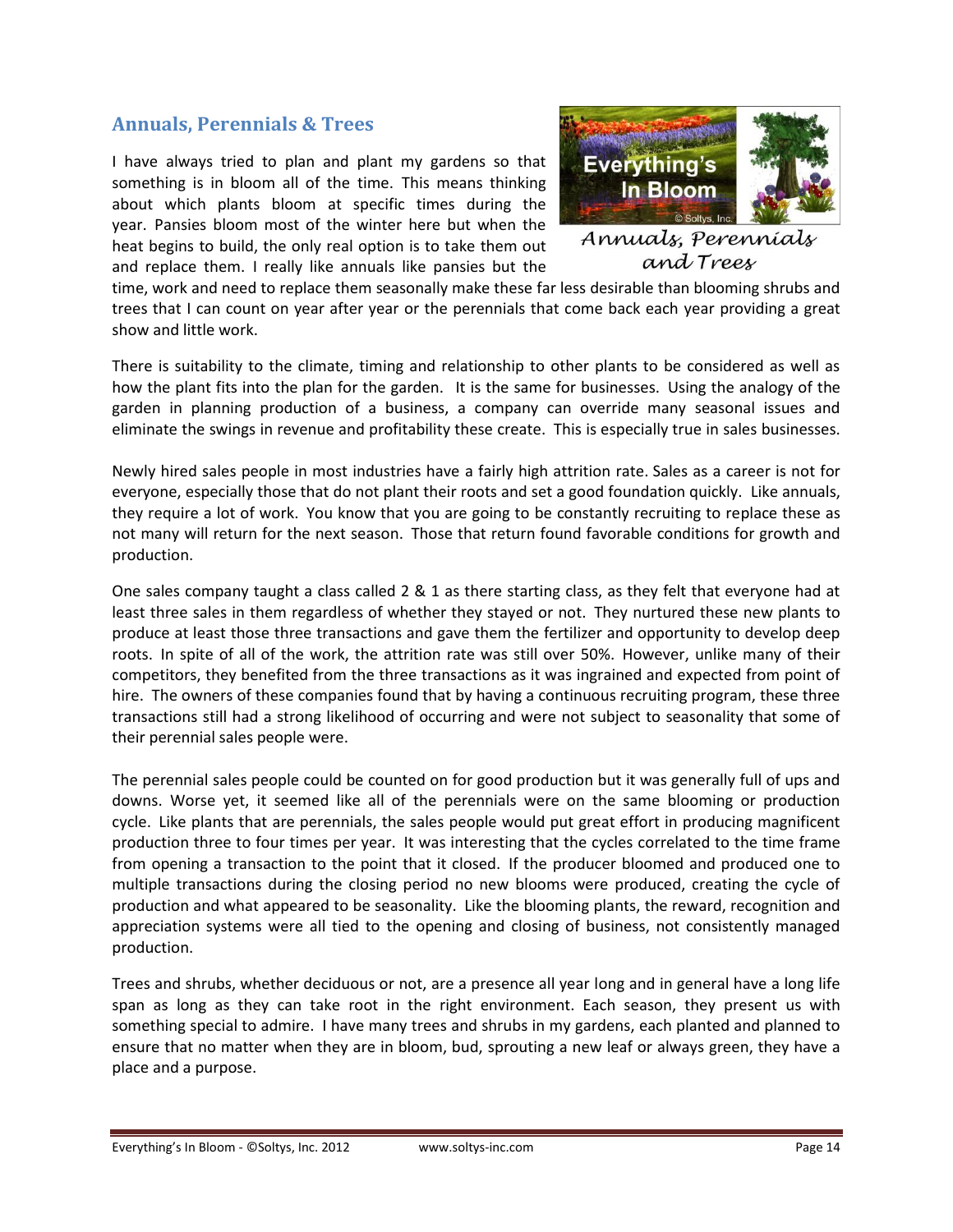All of these require work, many will need to be replaced over time and in some cases when the purpose of the landscape of garden requires more than pruning or adding more, uprooting, transplanting or change may be required.

I will always plant some annuals for seasonal color; have the perennials which show off during their blooming season and have the trees and shrubs which bring continuity. Managing and recruiting to production needs as if it were a garden where something is always in bloom will leverage talent, assets and reduce seasonality.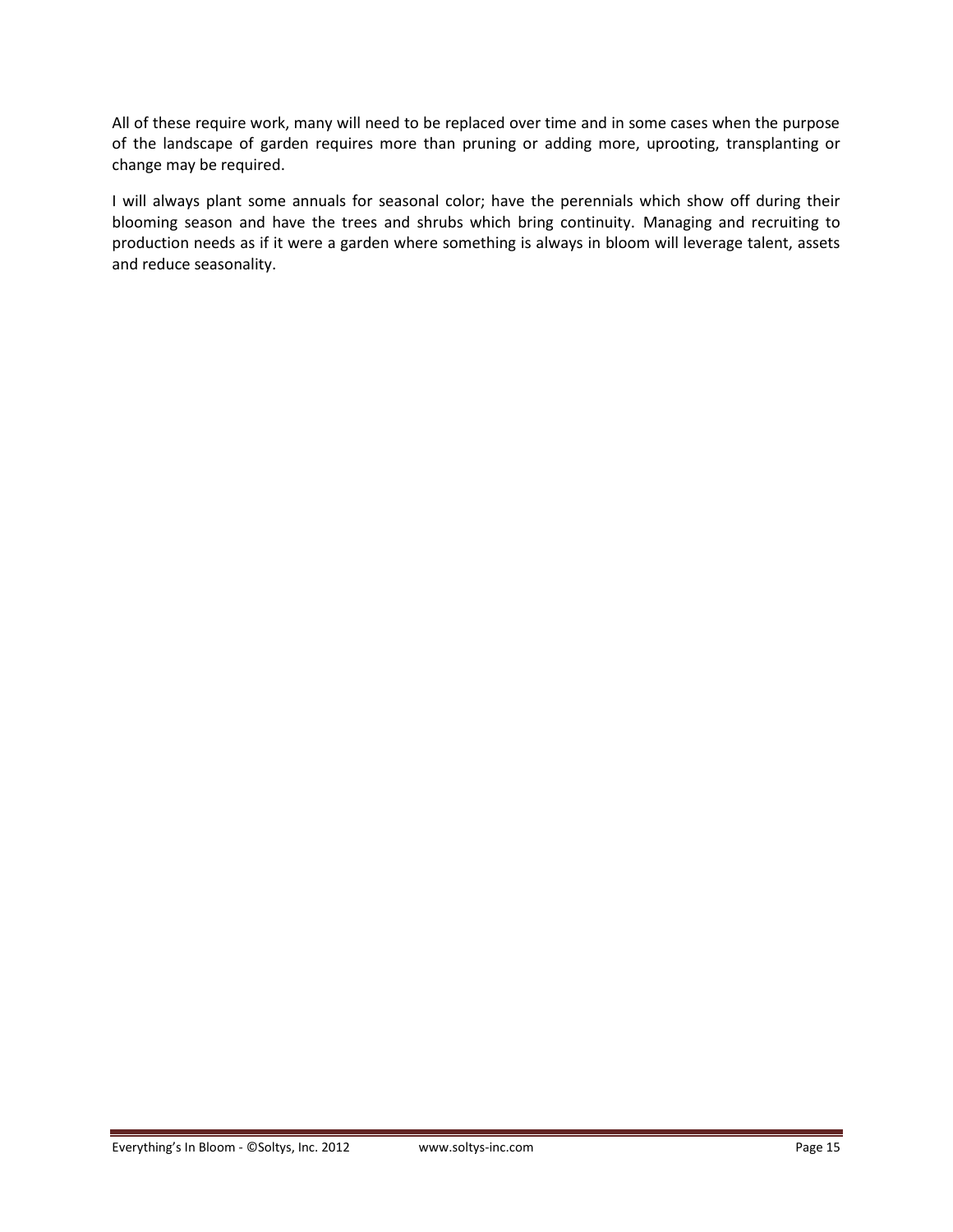#### <span id="page-15-0"></span>**The War of the Roses**

The roses have star power in my gardens. They bring visual delight and in some varieties even have a sweet fragrance. While they bloom in abundance over and over again from early spring until it is too cold usually late in the fourth quarter, they are also challenging, persnickety and demand attention. We do battle on a regular basis.



The War of the Roses

Some of the roses are fairly easy and deliver nicely like the Knockout variety. They still require water, deadheading and some treatments to keep the pests away but overall, they are pretty dependable. Those with the biggest and showiest bloom are a lot more work, they require advanced care that gets close to coddling but when they bloom, it all seems worthwhile. If you are successful in cultivating roses, they engage anything near in a turf war for dominance, sunshine and prominence.

I do get to earn my stripes – literally. Caring for these roses as they do attack (or so my husband says) with sharpened thorns ready to shred clothing or flesh that may get too close. Just try digging one out that has been there a while and you find that the root plant that the showy plant was grafted to is even meaner than what you usually see. Sometimes their "wild side even tries to become a bush with scraggly undesirable growth that given a chance will crowd out the performers and never give you a return on your investment.

Roses are in some ways a lot like producers and sometimes staff in some companies that I have observed. Just like the plants, the roses of your company or office seem to engage in skirmishes that untended become "the war of the roses". Do you have any of these types in working for your company?

- The large flowered climbers are an interesting group. They are fairly hardy, look good at least once a year and them seem to have big blooms positioned on scraggly foliage. They never grow exactly the way you planned but their blooms are enough that you appreciate them when it happens and hope not to get scratched removing the dead head afterward. They are highly social and make friends with anything that might be nearby.
- Floribundas are great for working the periphery and helping to form a hedge against invaders but will take over any territory regardless of the rules or norms without control.
- The Hybrid Teas, with rare exception, would never survive on their own. They need a lot of help from you and everyone else. These are very showy and want to be noticed.
- The Old Garden Roses are a pretty happy bunch, steady in performance, hardy and just want to be left alone. Rarely the stars of the show but you can count on them for the long term.
- The miniature roses are great as a potted plant where they can be the center of attraction in a small space but don't survive well in most gardens. They are not tough enough and cower to all bullies. Often short lived with little impact.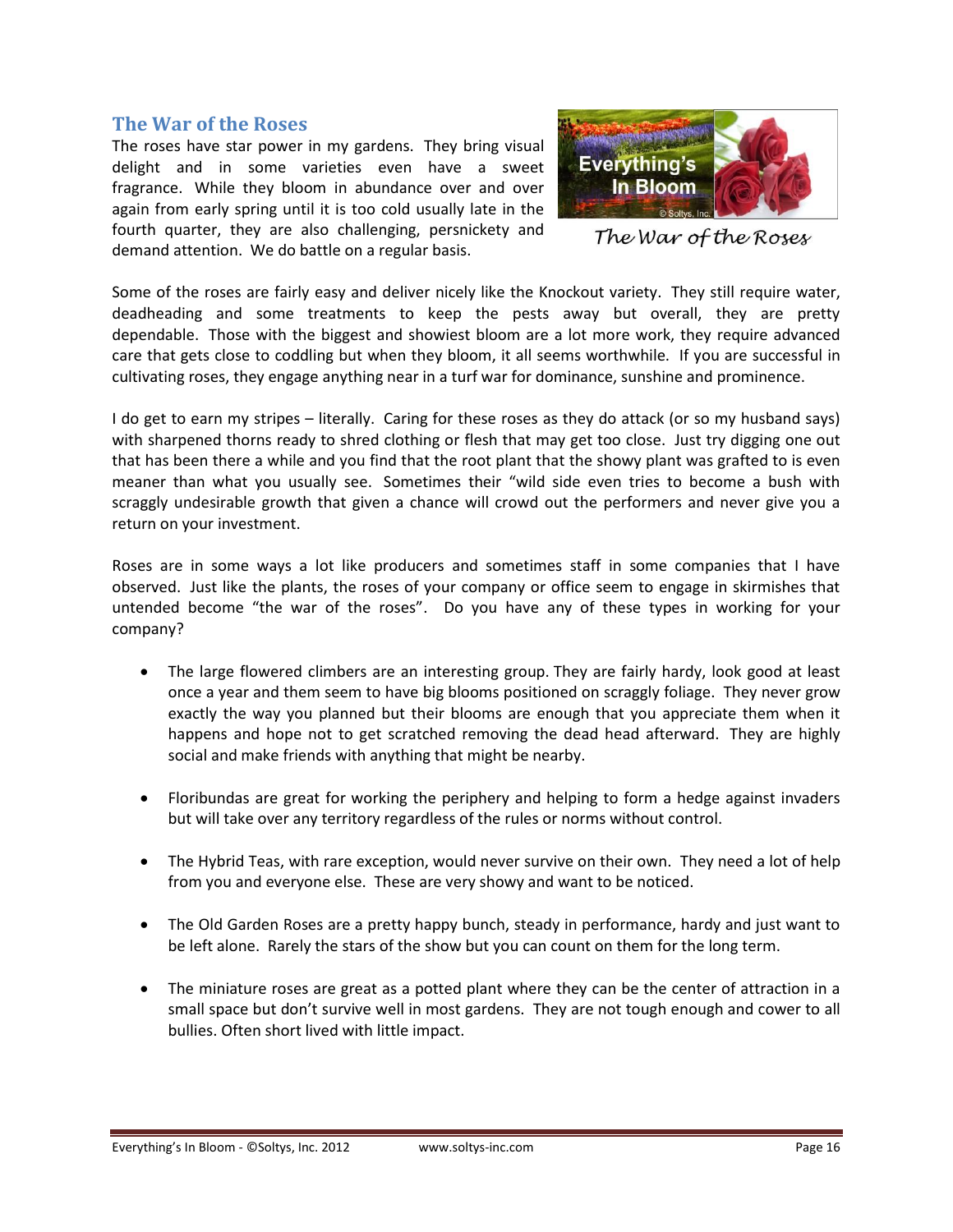What does the name "Grandiflora" say to you? These are the prima donnas of the roses –often delivering in a large and showy manner but you are going to have to pay attention to them. These are not social and do not play well with others, they need a special spot. You will often want to recalculate the cost benefit.

There are roses in every company with many varieties represented. Just when you think you have everything under control, a minor infraction or neglect turns into the "War of the Roses" often between you and the roses or among all roses. Left unattended, the blooms of production diminish and none will thrive. When the roses are not doing well regardless of the reason, the pests invade using the situation to cause real damage.

As the owner or leader, you are constantly tending your company including the producing roses. It is not always an easy or pleasant task but the work does bring rewards. With the benefit comes the risk as every rose has its thorn.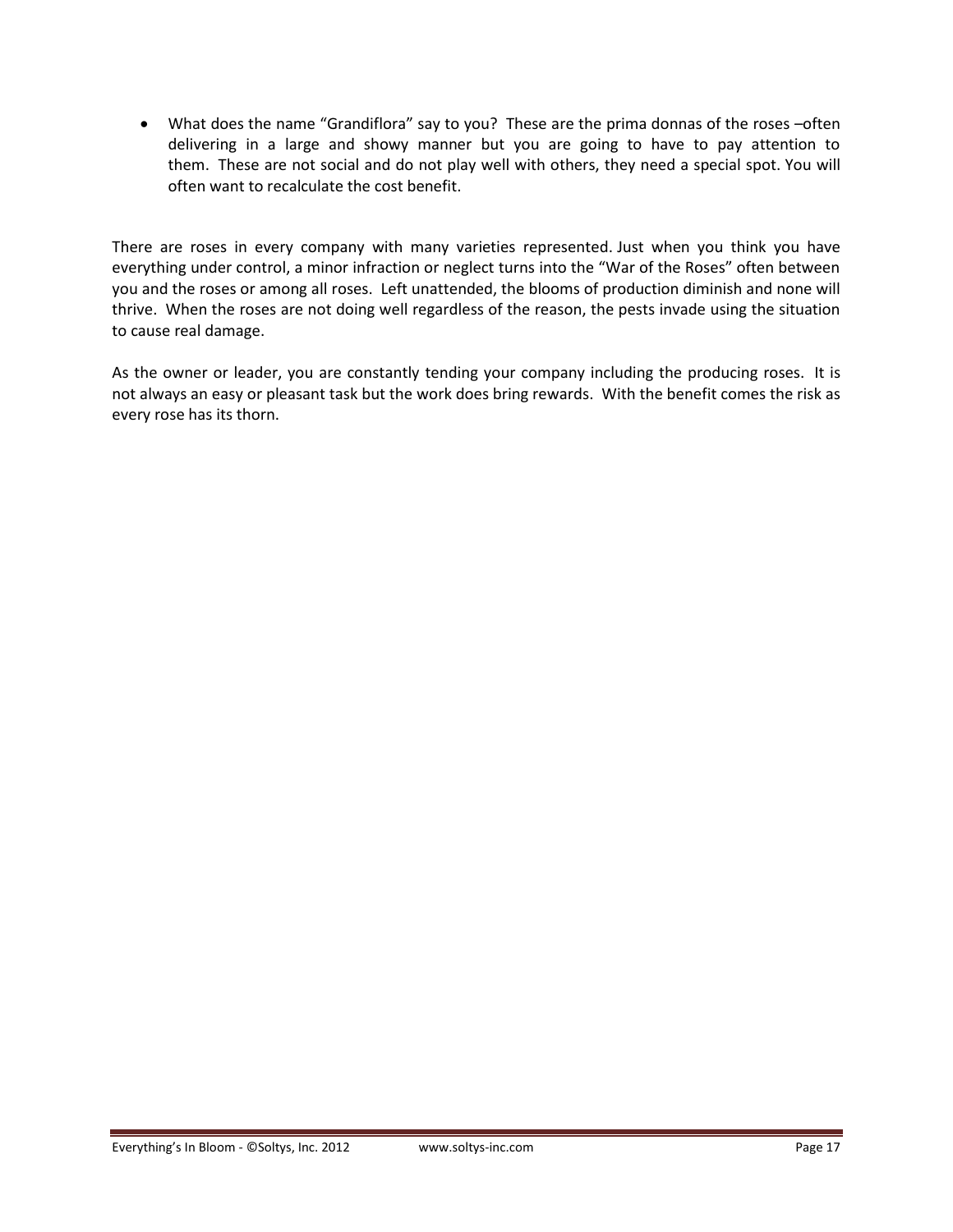## <span id="page-17-0"></span>**The Underground**

In every garden and company there is always a lot going on underground. No matter how much we have done to provide the right environment, there are natural and subversive elements ready to undermine our efforts.

We work hard to stimulate roots that are important for long term health and production by making sure that we provide



The underground

the right growth medium and feed to fortify the new growth. We nurture by weeding and aerate sometimes even adding supporting staff – earthworms for the garden – coaches, trainers and managers in the company. Still there are forces at work, some we can work to control and others that are acts of nature.

**Floods and Droughts** – Too much or too little of anything will present challenges. Floods and droughts are always driven by outside forces that we do not control. We are forced to deal with the effects. Since these tend to occur in cycles, we usually do not deal with both at once but may see a compounding effect. The damage is usually greatest underground. A great example of the flood and drought effect can be seen in the real estate business.

During the period from about 2001 through 2006 real estate sales hit high volume and revenue numbers outpacing norms significantly. Additionally the number of people selling real estate grew. Supply was up in every way possible and spending was abundant including an all-time rise in the percentage of commission paid to sales people. While most knew that the good times could not continue to roll at the pace achieved during those times, few were prepared for the bursting of the bubble and its effect. Sellers, many hamstrung and seriously under water from the pricing rise and fall found few buyers willing to buy due to prices and buyer confidence. Brokerage companies had long term contracts that could not be quickly modified to adjust to the reduced revenue stream including the crop of agents, many of whom had never really known lower commission splits. The flood perched business high and dry when the drought came.

At first people thought that the drought would be one or two years, few saw the long term coming or the impact that it would have to everything that in some way touched or was touched by real estate. The drought starved the businesses allowing the roots to become severely weakened especially in areas where the abundance and resulting rise was greatest. The strongest in the most favorable places and those that could adapt to the new realities quickest weathered the flood and the drought best.

**Grubbs, Moles and Cutworms** often attack gardens from underground but precautions and management give better control of the results. The grubs are larvae waiting to hatch; in the meantime they wreak havoc on plants they feed on but also the predators that they bring to the garden – moles which feed on the grubs and the beetles they become.

It is not unusual in any business population to have grubs which silently munch on the roots of the business taking what they want and leaving a path of waste. They are often the discontents in a company and whether it was their plan or not, they feed information to moles. The moles are quite disruptive, digging into the company building feeding tubes right into the company. They use the grubs and destroy everything in their wake.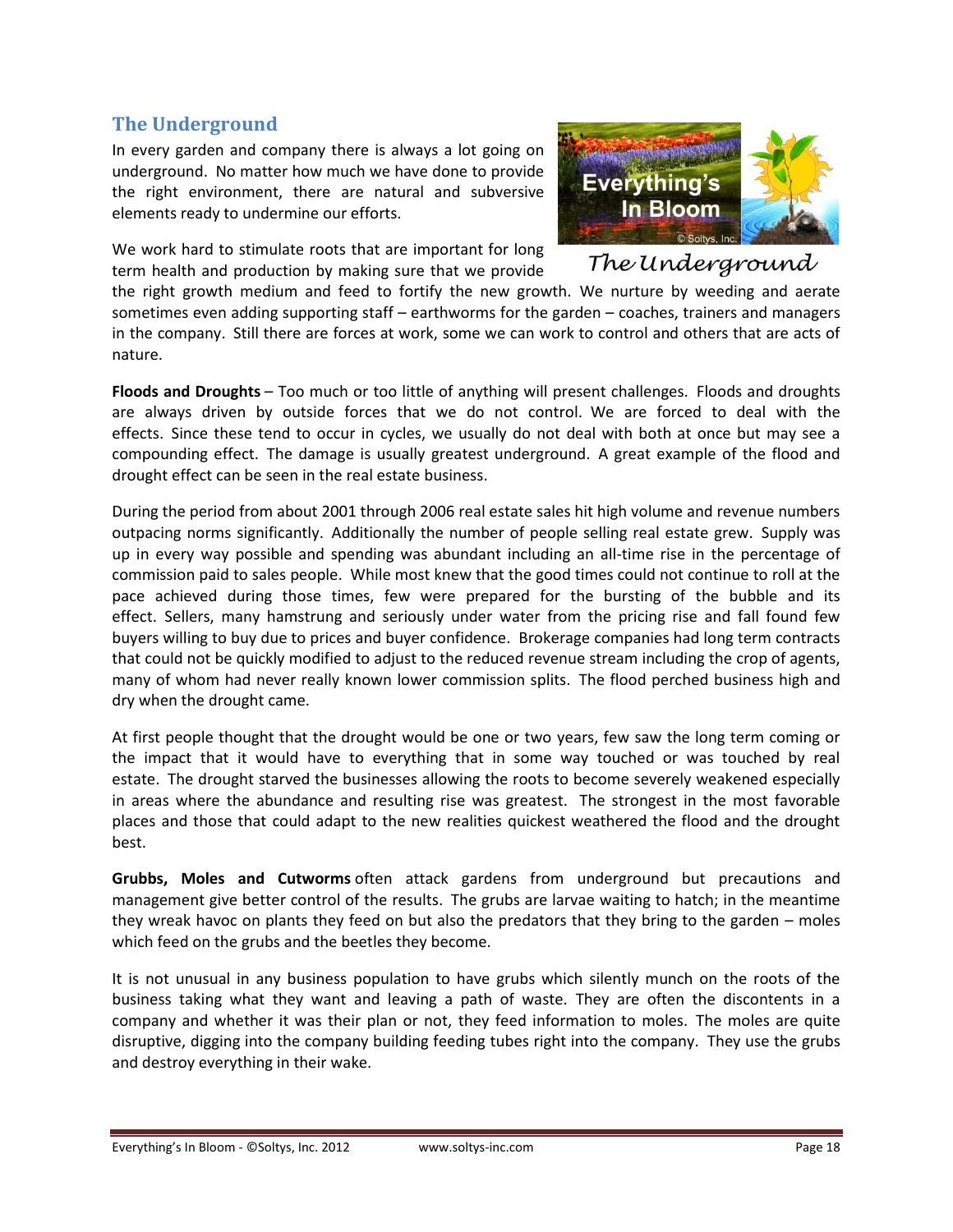If the grubs and the moles were not destructive enough underground the cutworms certainly make short work of the new and tender, cutting the roots from the plant and leaving behind a wilting stump that only when you look at the roots do you see the problem. The cutworms attacking companies may be long term, living within the company but making it very difficult for anyone new to get established. They may also be outsiders who plant doubt and suspicion as primary acts of subversion. The cutworms also bring in unwanted guests – stinging wasps and annoying flies who love to nest where decay is found.

The gardener knows that they have to prepare for the things that they cannot control and manage what they can. They have to look underground as the view of the surface never shows the extent of the problems until it is too late. The same is true for your business.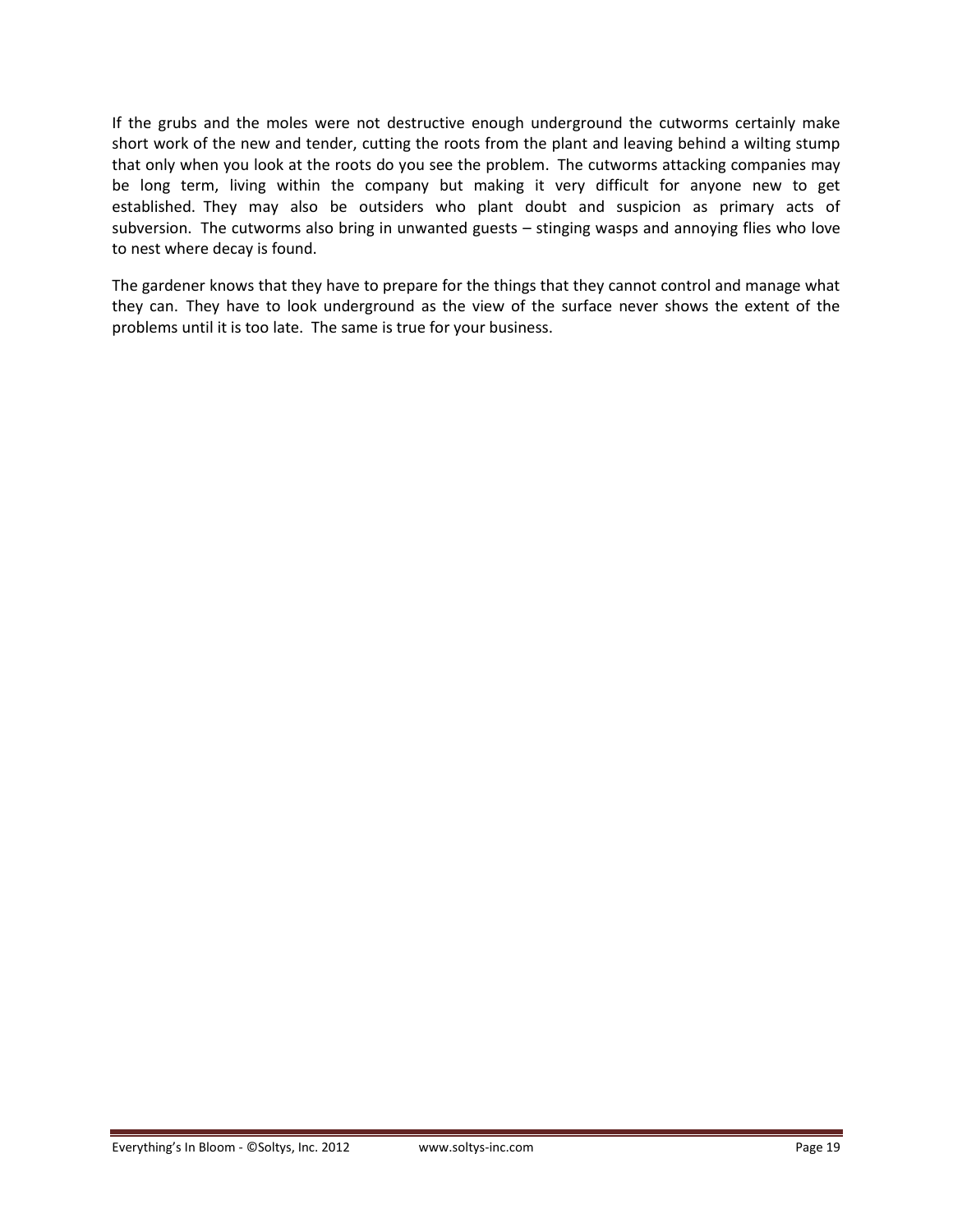#### <span id="page-19-0"></span>**Critters**

My gardens are full of "critters." There are all kinds of critters which I kind of group by the number of legs. The birds with two legs and wings – some are helpful and others destructive pulling out new sprouts or eating all of the fruit the buds have brought. The four legged group of furry and reptilian, usually looking for a meal. The exception is my dog



Critters

Anna, who usually is just curious or chasing something that she thought was interesting with a bad habit of digging if it is something that burrows. The group with six and eight legs includes predators that are not welcome as well as those that help get rid of the pests. The last group includes those with many legs like the millipedes and those without legs like the snakes.

All of these groups are a part of the ecosystem that exists in my gardens. Within that ecosystem, each has a purpose whether or not it aligns with mine. I marvel at all, even the ones I am not fond of. Companies also have critters exhibiting many characteristics some desirable and some not. Think about some of the people in your company and those you have met in business and I am sure that you will find the same type of critters in the ecosystem of business.

Within the birds, there is a large variety ranging from the colorful songbirds looking for seed, fast flying hummingbirds that prefer the nectar of anything red and the cackling crows that seem to delight in pulling out young sprouts, stealing dog food and seeming to taunt anyone they see. We also see a few geese who mistake our pool for a natural water source walking around with a defiant strut and willing to charge anyone who crosses their path. The raptors we see include wise hooting owls that hunt small prey and turkey vultures the caretakers of waste that would otherwise be detritus waiting to return to the earth.

There is a large variety in the four legged group as we are surrounded by woods with a creek on one side. These include the furry ones – deer that can strip a bush quickly; coyotes that tear things up a bit in the chase, cats and dogs that roam and the rodents. The rodent group includes the bunnies that are cute at first but have no problem harvesting a meal and digging holes. They are bait for larger predators, excepting one that we call Harvey due to his size. Other rodents range from the large like the raccoons and opossums to the smaller ones like chipmunks, voles, moles, squirrels, mice, and their larger cousins – rats dig, bury, and tunnel, some are far less welcome than others. The bats which are neither birds nor rodents with their winged arms and bit of creepiness are welcomed as they love to feast on annoying mosquitos.

Reptiles also make up a part of the four legged group from the small turtles that plod along looking for bugs and low vegetation. Frogs that catch all sorts of insects and the bull frogs that proudly announce their presence throughout the summer and small lizards that skim the surface, change colors and help manage the six legged population.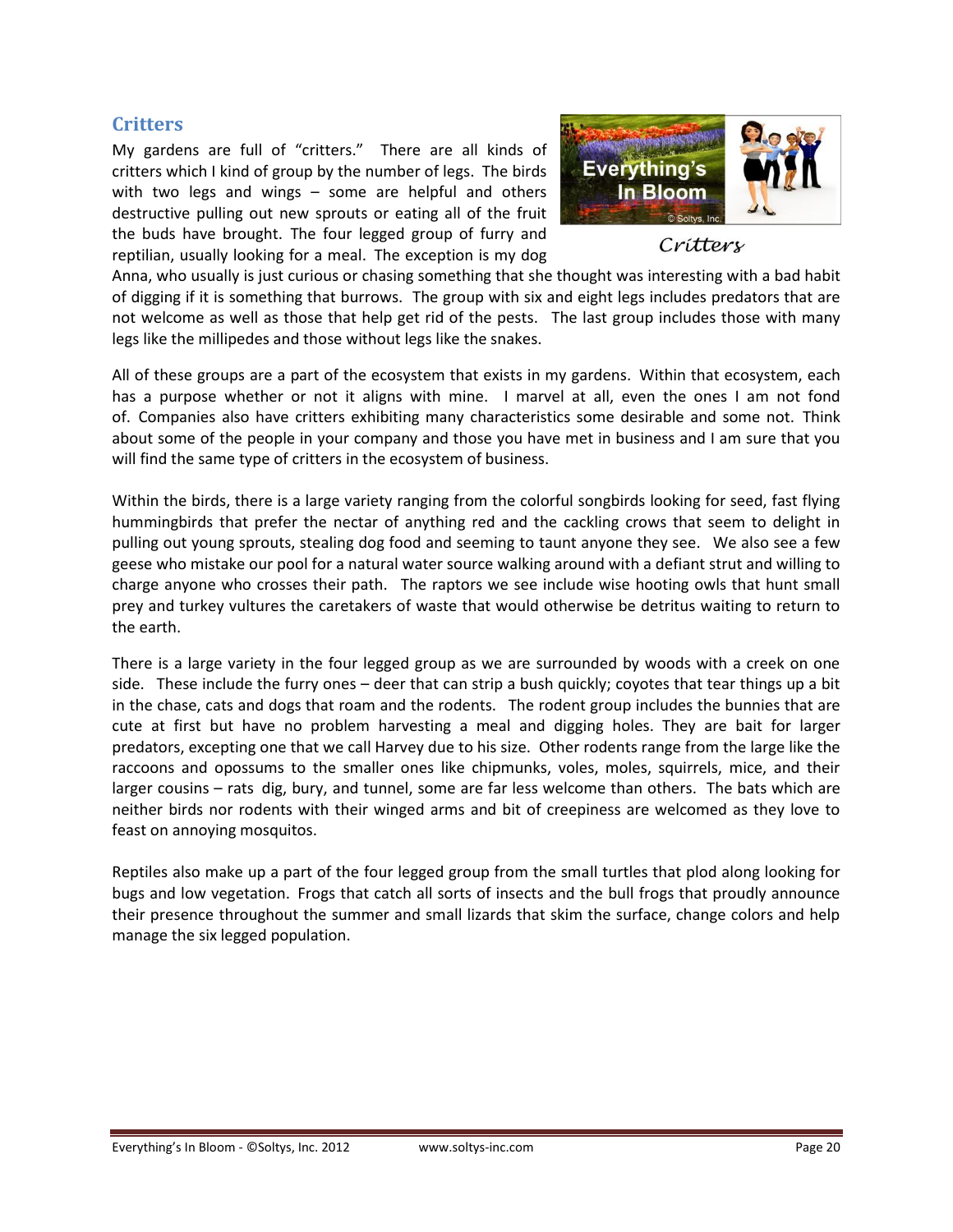The six legged group often bring trouble from the cicadas with their rhythmic songs to every type of beetle, bee, wasp, mosquito, fly and more. Those that mind their business are left alone to do their work in the ecosystem. The butterflies and even some of the moths that present beautiful colors and float seemingly without purpose on gentle wisps of wind are admired for the beauty but leave a trail of damage as they feast on fresh vegetation and in evolution become the next generation of larvae chewing up roots and leaves until the next hatch occurs. The destructive ones present a constant battle.

Spiders spin exotic webs catching sunlight and flying prey. Watching their eight legs move in a synchronized dance as they approach what has been caught is always interesting.

I know that for the most part, snakes are good to have in a garden but there is something about their slithering presence and ways of seeming to always surprise me that is a bit unnerving and unwelcome. Most are actually docile, but some will rise up, stand their ground and make the motions of an attack over just about any disturbance. The smaller versions of worms, I can handle.

The caterpillars and millipedes are fascinating when you see them moving with the many legs and prolegs all moving in sync. The caterpillars are destined for flight but are usually pretty obnoxious with voracious eating habits that remind me of my kids as teenagers growing up. The millipedes are shy and simply try to hide from sight.

So many people I have met in companies come to mind when thinking of the characteristics of all of the critters that are in my gardens. Companies are an ecosystem too. No company is healthy if there is no diversity. The varieties of characteristics, motivators and even personalities allow companies to tackle opportunities, grow and thrive. There is always work to do in selection, control and management but in the end, give me the critters and I have all of the options to keep everything in bloom.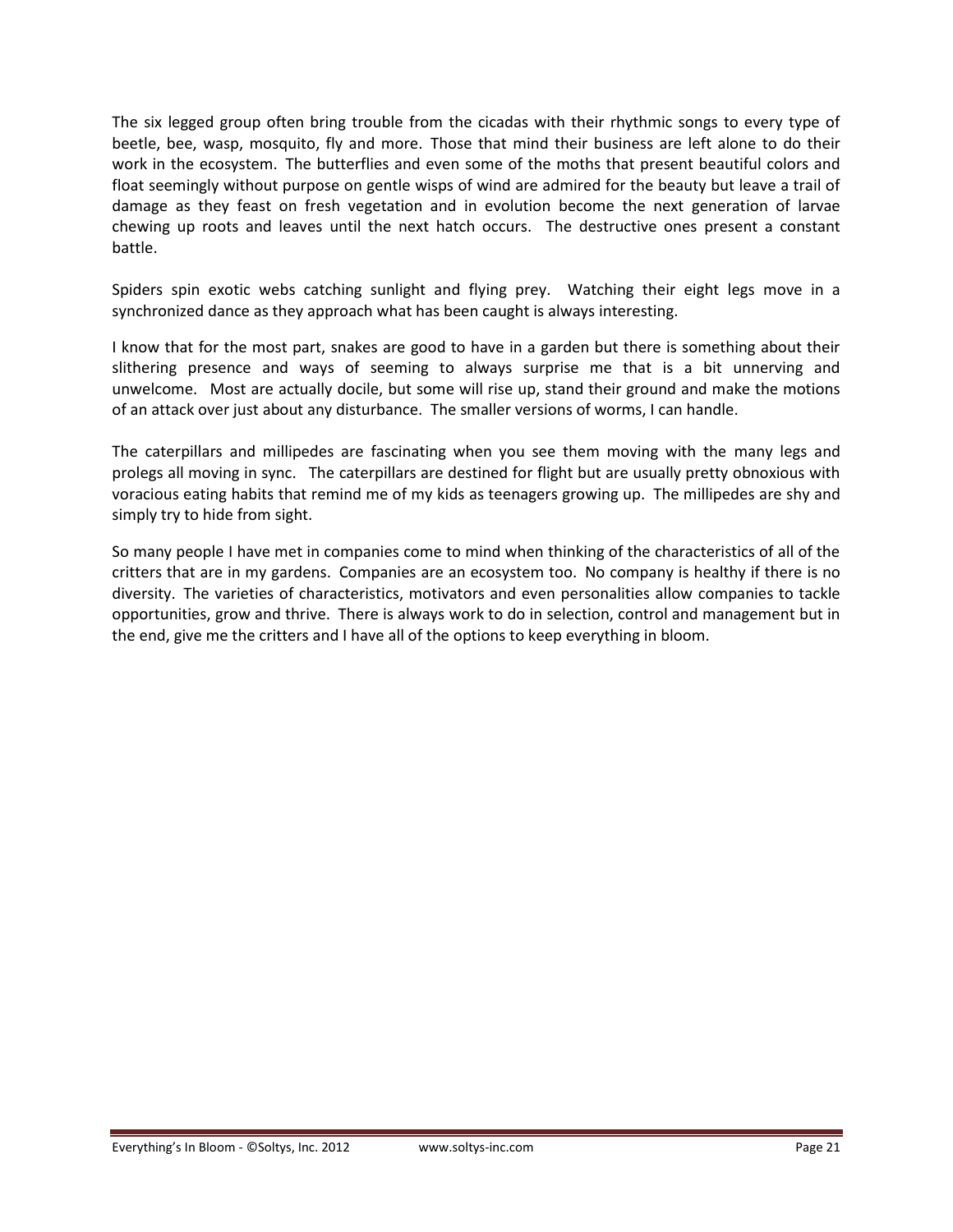#### <span id="page-21-0"></span>**Failure to Thrive**

Every gardener knows that there will be plants that just do not do well. In some cases, it is where they were planted, the soil mixture, light, shade, water and a host of other causes. There are cases where it was simply a poor specimen or bad seed. In all of these cases, there is a failure to thrive.



Failure to Thrive

In business, we see many examples of people who seem to have all of the right qualities and promised to be a good fit but never seemed to be able to succeed. Many of us will pour heart, soul and effort into these people with training, coaching, mentoring and even coddling. Frequently, we try to move them into new positions, place them on a different team and yes, if they are in sales, even feed them business in hopes that a taste of success will be just what they needed. We made the hiring decision and feel a great responsibility. It takes a while to develop a bit of a callus that allows us to, as one person put it, – "promote them to the next stage of their future" more efficiently.

Failure to thrive may occur at any level and in any role of a company. Let me tell you a few stories about people who just did not cut it.

#### **Ben**

Ben was the guy always in the center of the crowd in any room. He was a people magnet. You could hear his laughter, other people laughing with him and every conversation in which he was involved was highly animated. Everyone knew Ben and he greeted each warmly seeming to always remember their name and a tidbit of something meaningful to them. It appeared that he might be right for sales or maybe even leadership. He was hired into a sales role and asked to have some sort of a title that would set him a bit apart on his cards. Since titles are cheap to give and do not necessarily mean much – why not? A title was created. It was actually modest but might as well have been King, Emperor and Ruler from the strut that resulted. It set Ben apart from others and was a gentle feed to an ego that seemed so full of promise. Ben got busy letting everyone in his vast sphere of influence know about the new position and title.

First month went by and no deals were initiated but he was very busy. He had been in training for a good part of that time and setting up his "systems." Second month, he promised that he had a lot on the cusp and deals would be on the board soon. Third month, still nothing, he said that he could really use some help on conversion – more training and some coaching. Each month, there was a new promise, a new excuse, a new initiative to make things work in hopes that the spark would become a flame. The title that had been given was also becoming a real pain among the producers who had never asked for a title.

One day, Ben came in and announced that he was going to another company. While there was some relief in not having to fire Ben, there were a number of feelings that invaded immediately. What had not been done? Why didn't this work as there had been so much promise. Would the next company reap the benefit from the investment that they had made? About a week later a different atmosphere was really noticeable in the company and spirit seemed to have returned. While Ben had always been at the center of a crowd, he was also the elephant in the room that sucked all of the air out of a room as if he was a vacuum. In reality, he was a black hole, devouring everything and returning nothing.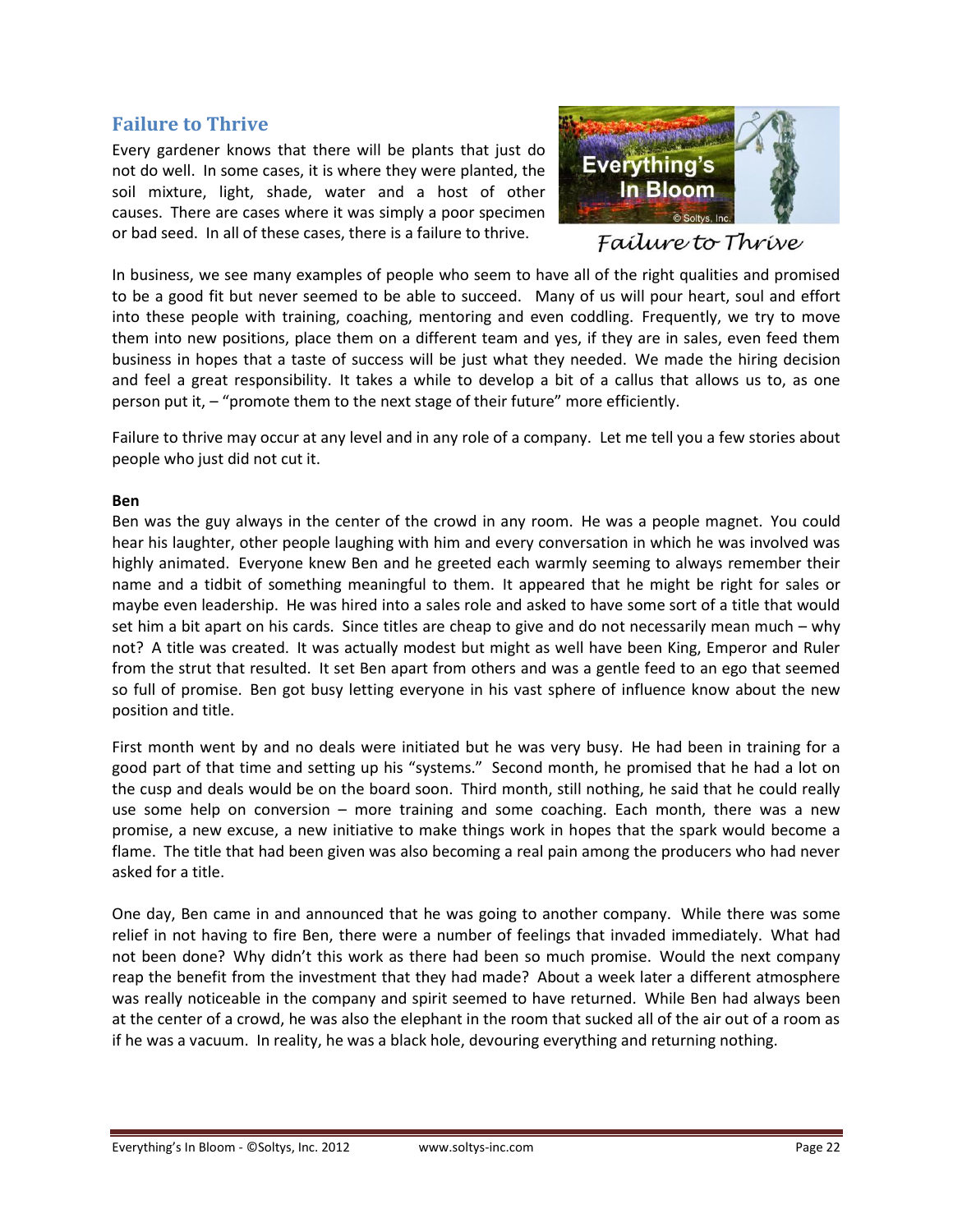#### **Marty**

Marty was the son of the owner. Ever since the day he was born, he was the presumed successor to the family legacy. He was bright, personable and enjoyed being in and around the company. When it came time for him to go to college, he decided to pursue technical studies. The family encouraged this route as it promised to be an important part of the future of the company. Marty was a good student but not a passionate one. He graduated and immediately came into the company to take over the company's technology initiatives. It did not take long before he was fully nested in the role. He was always researching the best solutions, software, vendors and proposing things that the company could employ to meet its needs and give it a cutting edge position. He was great at spending money, getting people excited and enjoyed the fact that his knowledge of technology created a "uniqueness," a mystique and built a need for his work.

Discussions in the family and with Marty often turned to preparing him for the role of leading the company. He did not mind going to meetings, conventions and being in situations where his position as the heir apparent worked well but technology was his love and there was no true integration or path to acquire the skills and talents that would be needed.

People were hired that could complement his skills with the thought that the leader did not have to do it all but needed to manage the people who could take care of roles and responsibilities. He was neither the peer nor their boss. The more pressure that was put on him to take significant roles, the more deeply the technology requirements swallowed his efforts and interests. It was obvious that he was not interested in leading the company in spite of the opportunity and cultivation to take the lead.

#### **Mary**

Mary started off in the company like a house on fire. It seemed that everything she touched turned to gold. She was truly blooming where she had been planted. She was organized, very social and understood the business to a degree that she made few mistakes and required little assistance. She was the type of person that everyone wants to clone. Her first year was spectacular. The second year, it seemed like she just could not get started. She buried herself in details and busy work. Her production paled when compared to the previous year. First everyone kind of left her alone thinking that she would soon find her mojo. Then it was decided that some one-on-one coaching might be needed. Lots of other techniques were tried but the rocket was out of fuel. She was a one season bloomer who became a person that everyone kind of tiptoed around and whispered about. Some suggested that she just needed a rest so she was given her space. Mary's production was dribs and drabs. It was just enough to make minimum standards. She became one of those fixtures that doesn't seem to cause any harm so you keep them. The harm was that she was a wet blanket, weighing down energy and excitement.

There are many more examples of "failure to thrive" that are in different situations and roles. Companies that suffer the greatest from the impact of "failure to thrive" either do not have or do not use accountability and performance systems. A part of these systems begins in the hiring process with validations of experience and expertise. Once hired there is a training process that is specific to the career path that incorporates their strengths, leverages their talents and exposes them to growth opportunities. All processes and measurements have time lines with decision points. Putting processes in place does not remove the heart you invest but empowers the heart to make the right decisions for the good of the company, individuals and the team.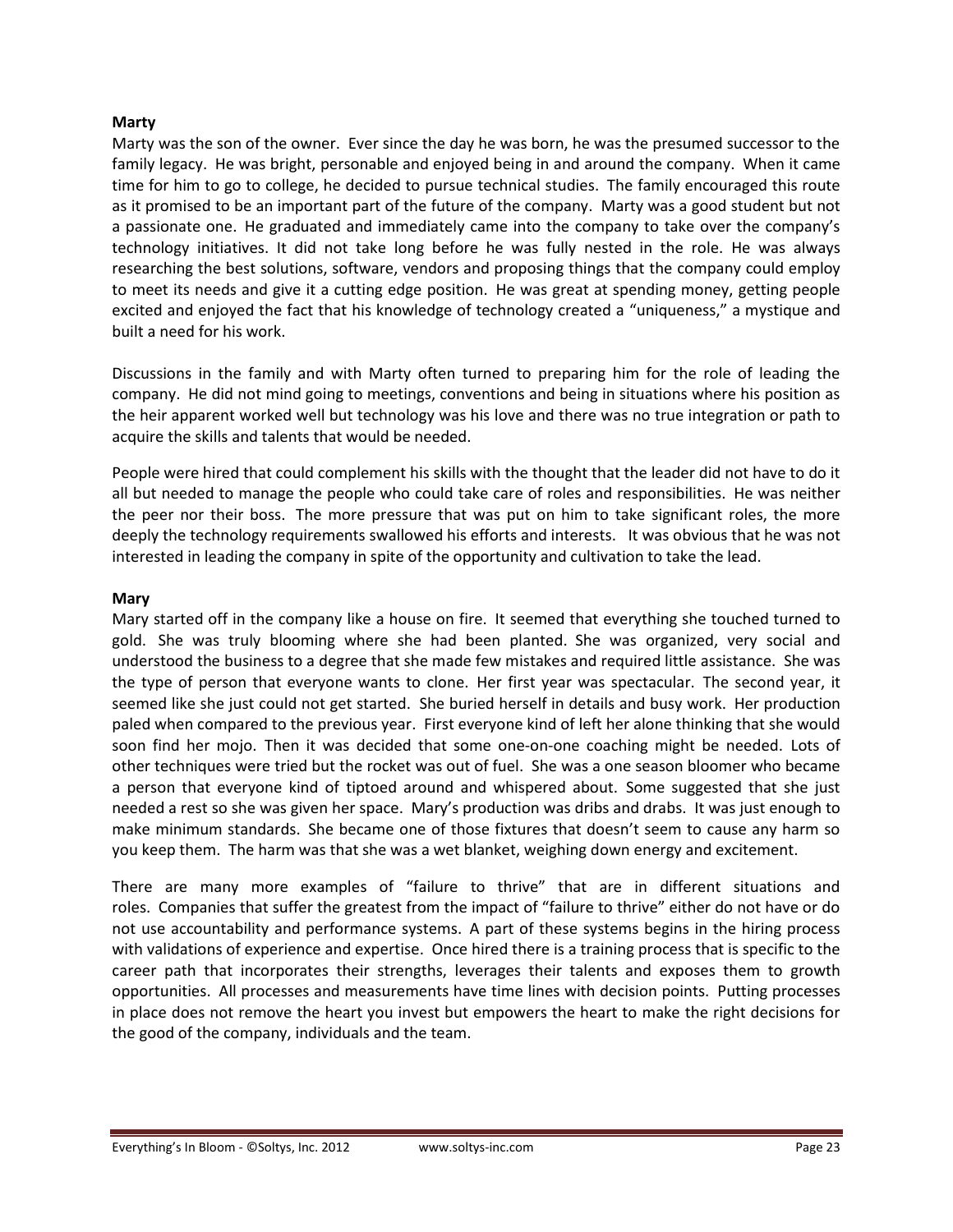All companies and gardens will experience "failure to thrive", hoping for growth and blooms where there is nothing happening. It can be costly and may define the company or garden by what shows to the public eye. Keeping everything in bloom, requires selection and tough decisions on when to pull an under or non-performer.